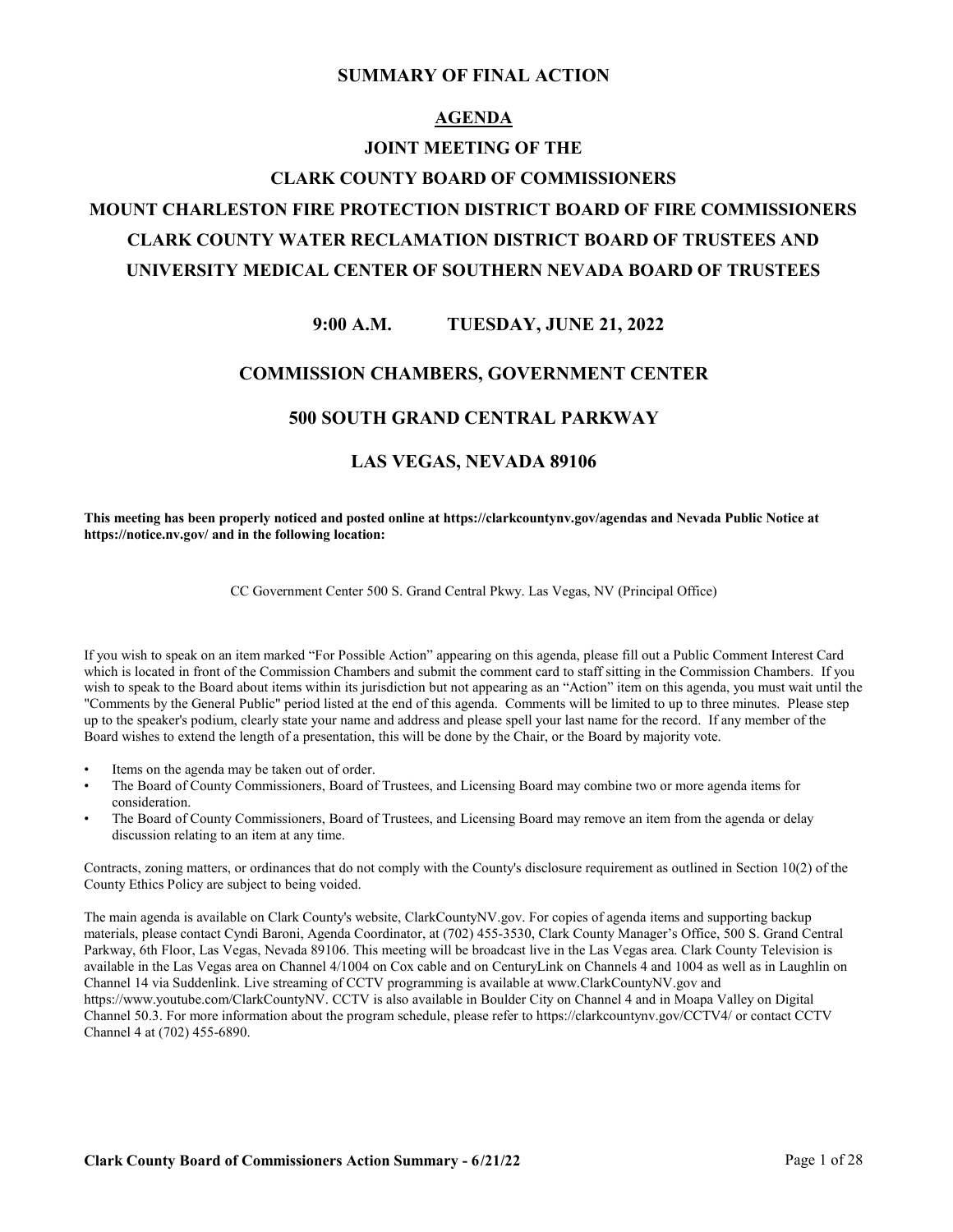#### **SEC. 1. OPENING CEREMONIES**

## **CALL TO ORDER**

## **INVOCATION**

#### **PLEDGE OF ALLEGIANCE**

#### **SEC. 2. COMMISSIONERS' / COUNTY MANAGER'S RECOGNITION**

Recognize the Red Rock Audubon Society for all of their contributions to the Winchester [Community; and recognize Samantha Regalado and Bruno Qzuna, recipients of the Act2 Nature](http://clark.legistar.com/gateway.aspx?m=l&id=/matter.aspx?key=9069)  Camp Scholarship provided by the Red Rock Audubon Society. **1.**

#### **ACTION: RECOGNIZED AS RECOMMENDED.**

#### ATTACHMENT: Staff Report

[Recognize Carolyn Muscari for being selected as the National CASA/GAL Association's 2022](http://clark.legistar.com/gateway.aspx?m=l&id=/matter.aspx?key=9070)  G.F. Bettineski Child Advocate of the Year Award recipient. **2.**

#### **ACTION: RECOGNIZED AS RECOMMENDED.**

#### ATTACHMENT: Staff Report

**3.** [Recognize Angela Brommel for being selected as the new Clark County Poet Laureate.](http://clark.legistar.com/gateway.aspx?m=l&id=/matter.aspx?key=9072)

#### **ACTION: RECOGNIZED AS RECOMMENDED.**

#### ATTACHMENT: Staff Report

[Present trophy buckles to the winners of the Commissioners' Challenge Play Day that was held](http://clark.legistar.com/gateway.aspx?m=l&id=/matter.aspx?key=9242)  as a part of the Great Northwest Country Fest. **4.**

#### **ACTION: PRESENTED AS RECOMMENDED.**

#### ATTACHMENT: Staff Report

#### **SEC. 3. PUBLIC FORUM**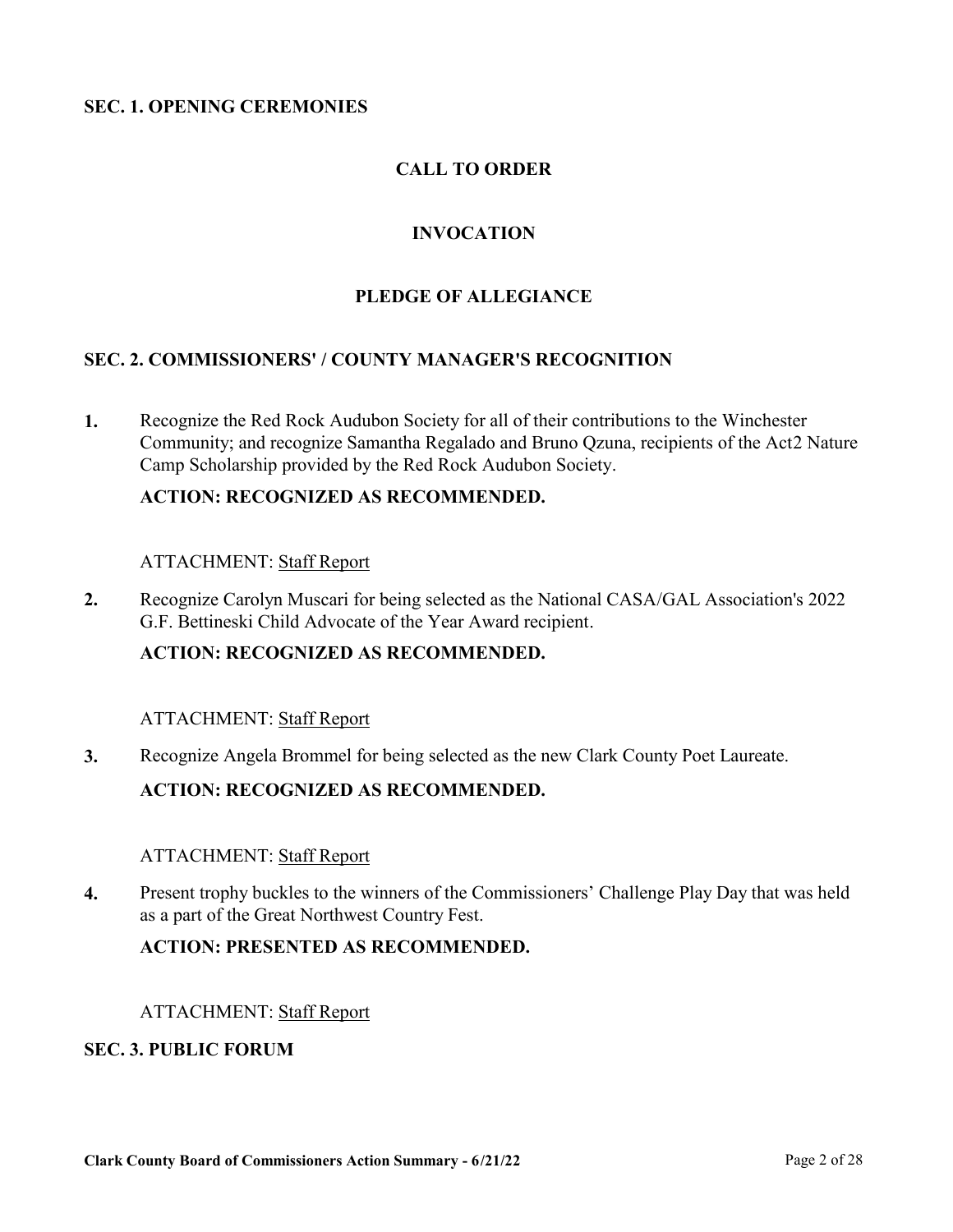This is the first of two portions of the meeting devoted to the Public. Public comment during this portion of the agenda must be limited to matters on the agenda for action. If you wish to speak during this portion of the agenda, please fill out a Public Comment Interest Card located in front of the Commission Chambers and submit a comment card to staff sitting in the Commission Chambers. After completing and submitting a Public Comment Interest Card, please step up to the speaker's podium, clearly state your name and address, and spell your last name for the record.

**5.** [Public Comment](http://clark.legistar.com/gateway.aspx?m=l&id=/matter.aspx?key=8820)

#### **SEC. 4. AGENDA**

[Approval of Minutes of the Special Meeting on May 16, 2022 and the Regular Meeting on May](http://clark.legistar.com/gateway.aspx?m=l&id=/matter.aspx?key=8818)  17, 2022. (For possible action) (Available in the County Clerk's Office, Commission Division) **6.**

## **MOVED BY:** Justin Jones **ACTION: APPROVED SUBJECT MINUTES AS RECOMMENDED.**

#### **VOTE:** 7

| <b>Voting Aye:</b> | Jim Gibson            |
|--------------------|-----------------------|
|                    | Justin Jones          |
|                    | Marilyn Kirkpatrick   |
|                    | William McCurdy II    |
|                    | Ross Miller           |
|                    | Michael Naft          |
|                    | <b>Tick Segerblom</b> |
| <b>Voting Nay:</b> | None                  |
| Absent:            | None                  |
| Abstain:           | None                  |

[Approval of Agenda with the Inclusion of Any Emergency Items and Deletion of Any Items.](http://clark.legistar.com/gateway.aspx?m=l&id=/matter.aspx?key=8819)  (For possible action) **7.**

#### **MOVED BY:** Justin Jones

**ACTION: APPROVED AGENDA, WITH ITEM NO. 76 HELD UNTIL THE AUGUST 2, 2022 BOARD MEETING AND ITEM NO. 84 DELETED, AS RECOMMENDED. VOTE:** 7

| <b>Voting Aye:</b> | Jim Gibson          |
|--------------------|---------------------|
|                    | Justin Jones        |
|                    | Marilyn Kirkpatrick |
|                    | William McCurdy II  |
|                    | Ross Miller         |
|                    | Michael Naft        |
|                    | Tick Segerblom      |
| <b>Voting Nay:</b> | None                |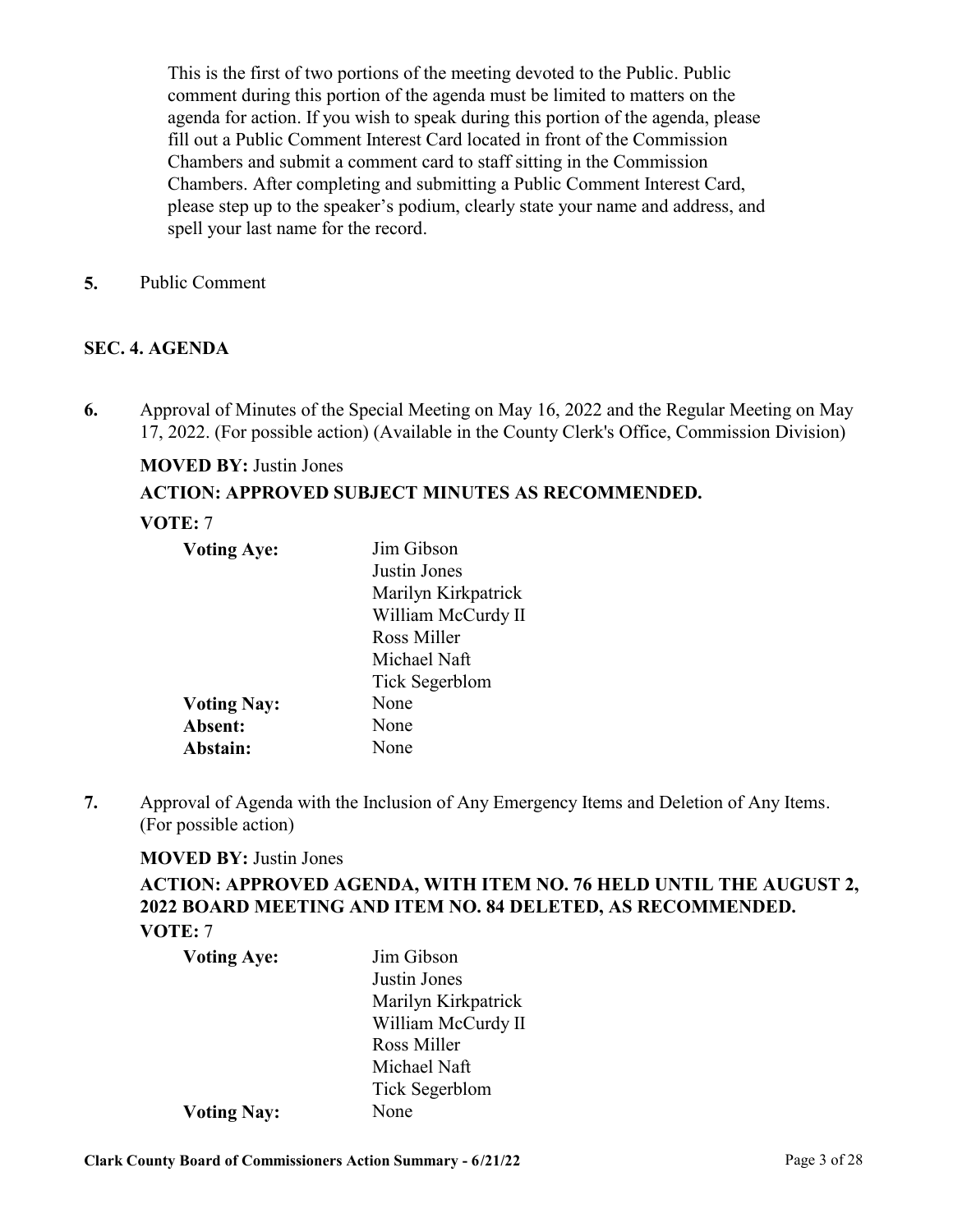| Absent:  | None |
|----------|------|
| Abstain: | None |

### **SEC. 5. CONSENT AGENDA: Items No. 8 through No. 73**

NOTE:

• The Board of County Commissioners, Board of Trustees, and Licensing Board may remove an item from the agenda or delay discussion relating to an item at any time.

• Consent Agenda - All matters in this sub-category are considered by the Board of County Commissioners, Board of Trustees, and Licensing Board to be routine and may be acted upon in one motion. Most agenda items are phrased for a positive action. However, the Board/Trustees may take other actions such as hold, table, amend, etc.

• Consent Agenda items are routine and can be taken in one motion unless a Commissioner/Trustee/Licensing member requests that an item be taken separately. The Chair will call for public comment on these items before a vote. For all items left on the Consent Agenda, the action taken will be staff's recommendation as indicated on the item.

• Items taken separately from the Consent Agenda by

Commission/Trustees/Licensing members at the meeting will be heard following the Commissioners'/County Manager's Recognition Section.

#### **MOVED BY:** Justin Jones

# **ACTION: APPROVED CONSENT AGENDA ITEMS NO. 8 THROUGH 73 AS RECOMMENDED.**

## **VOTE:** 7

| <b>Voting Aye:</b> | Jim Gibson          |
|--------------------|---------------------|
|                    | Justin Jones        |
|                    | Marilyn Kirkpatrick |
|                    | William McCurdy II  |
|                    | Ross Miller         |
|                    | Michael Naft        |
|                    | Tick Segerblom      |
| <b>Voting Nay:</b> | None                |
| Absent:            | None                |
| Abstain:           | None                |

#### **Purchasing & Contracts**

Approve the Qualified List(s), for SOQ No. 606161-22, for Nuisance Property and Building Abatement Services, contingent upon submission of the required insurance; and authorize the [Chief Financial Officer or her designee to issue purchase orders for each project; or take other](http://clark.legistar.com/gateway.aspx?m=l&id=/matter.aspx?key=8684)  action as appropriate. (For possible action) **8.**

#### **ACTION: APPROVED AS RECOMMENDED.**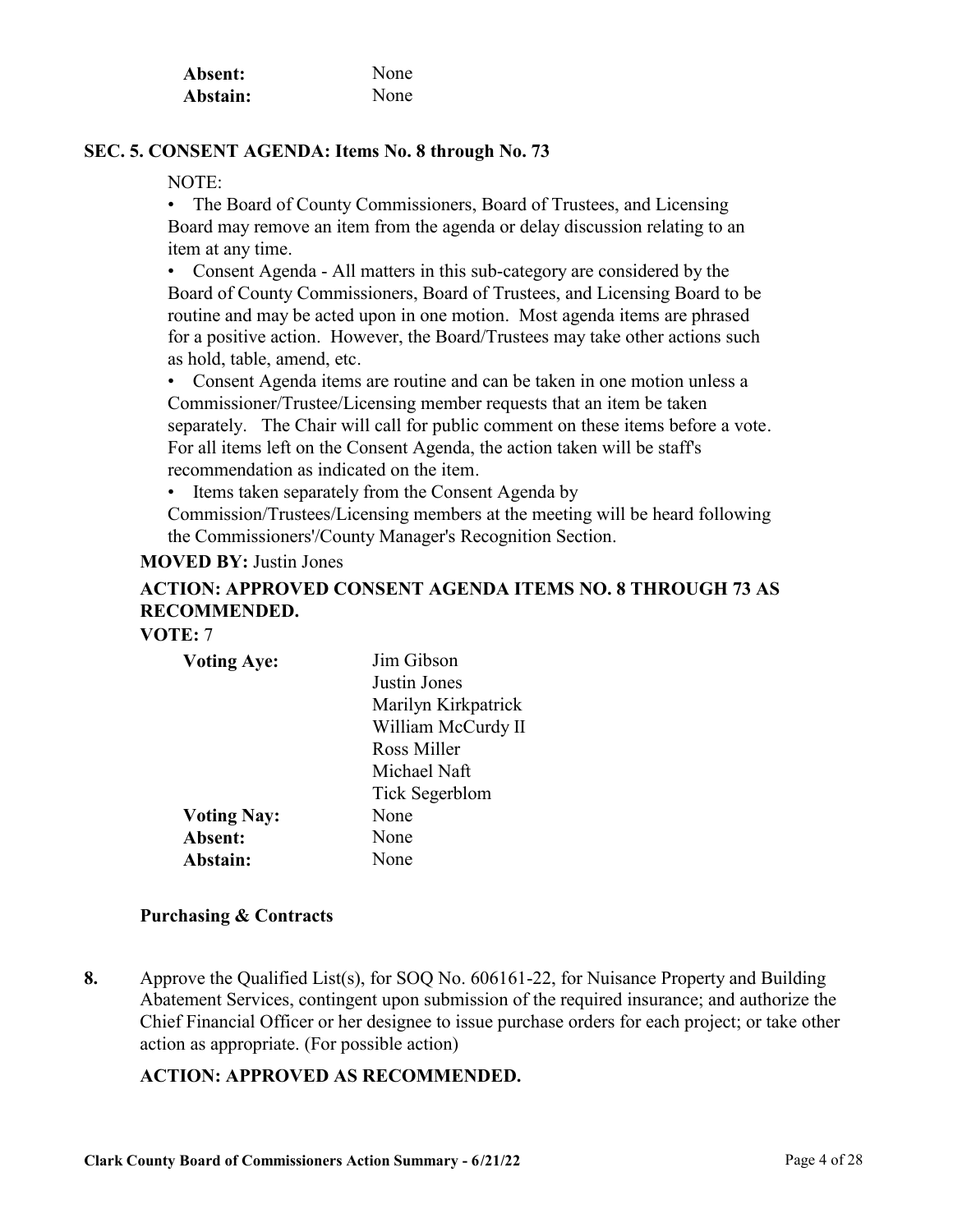## ATTACHMENT: Staff Report

## ATTACHMENT: Q606161-22 SOQ List

ATTACHMENT: Q606161-22 Disclosures

Approve the selection of Empower Retirement, LLC, for RFP No. 605654-20, for Deferred [Compensation 457 Plan; and authorize the Chief Financial Officer or her designee to negotiate a](http://clark.legistar.com/gateway.aspx?m=l&id=/matter.aspx?key=8844)  Contract; or take other action as appropriate. (Also sitting as Clark County Water Reclamation District Board of Trustees, University Medical Center of Southern Nevada Board of Trustees and Mount Charleston Fire Protection District Board of Fire Commissioners) (For possible action) **9.**

## **ACTION: APPROVED AS RECOMMENDED.**

ATTACHMENT: Staff Report

ATTACHMENT: AIDR 3693 Selection of Firm.pdf

ATTACHMENT: P605654-20 Disclosures

ATTACHMENT: 605654-20 NORS\_akg

[Approve an Amendment to the Contract with Lisa A. Durette MD PLLC dba Healthy Minds, for](http://clark.legistar.com/gateway.aspx?m=l&id=/matter.aspx?key=8845)  CBE No. 603154-13, for Comprehensive Mental Health Services; and authorize the Chief Financial Officer or her designee to sign the Amendment; or take other action as appropriate. (Previous Amendments and original Contract are available for public viewing at the County Clerk's Office, Commission Division) (For possible action) **10.**

## **ACTION: APPROVED AS RECOMMENDED.**

ATTACHMENT: Staff Report

ATTACHMENT: C603154-13 Disclosure

ATTACHMENT: C603154-13 Amendment

[Approve the award of Bid No. 606145-22, for Naples Outfall Storm Drain to the low responsive](http://clark.legistar.com/gateway.aspx?m=l&id=/matter.aspx?key=8846)  and responsible bidder, contingent upon submission of the required bonds and insurance. Staff recommends award to Las Vegas Paving; or take other action as appropriate. (For possible action) **11.**

## **ACTION: APPROVED AS RECOMMENDED.**

## ATTACHMENT: Staff Report

ATTACHMENT: B606145-22 Disclosures

Ratify and approve the Contract with Charleston Residential Services LLC dba Crossroads of Southern Nevada, for CBE No. 606055-21, for Covid-19 Non-Congregate Shelter Services, [contingent upon submission of the required insurance; and authorize the Chief Financial Officer](http://clark.legistar.com/gateway.aspx?m=l&id=/matter.aspx?key=8847)  **12.**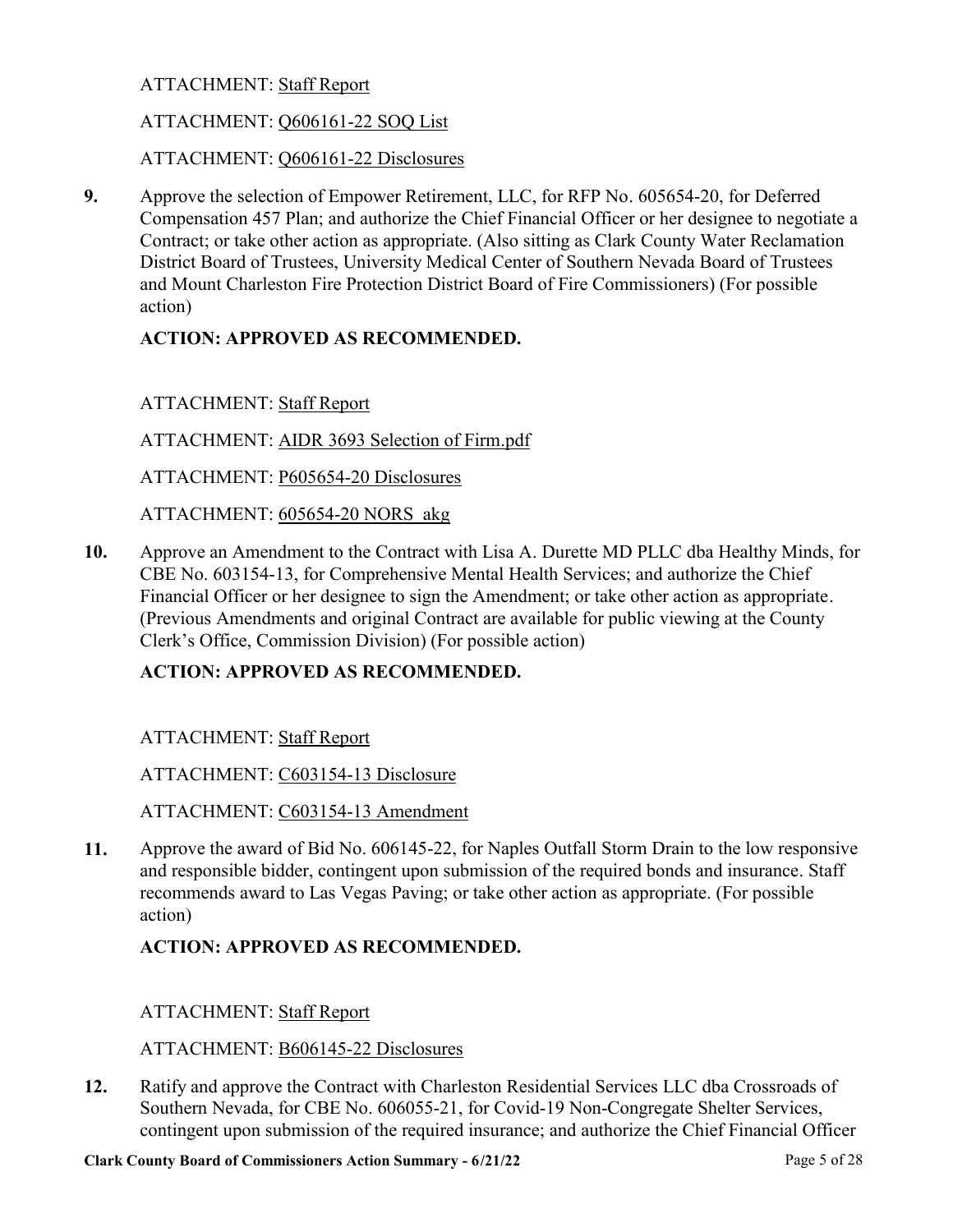[or her designee to sign the Contract; or take other action as appropriate. \(For possible action\)](http://clark.legistar.com/gateway.aspx?m=l&id=/matter.aspx?key=8847)

## **ACTION: APPROVED AS RECOMMENDED.**

## ATTACHMENT: Staff Report

ATTACHMENT: C606055-21 Disclosure

ATTACHMENT: C606055-21 Contract

[Ratify and approve the Contract with Medtrans Casal LLC dba Well Care Services, for CBE No.](http://clark.legistar.com/gateway.aspx?m=l&id=/matter.aspx?key=8848)  606056-21, for Covid-19 Non-Congregate Shelter Services, contingent upon submission of the required insurance; and authorize the Chief Financial Officer or her designee to sign the Contract; or take other action as appropriate. (For possible action) **13.**

## **ACTION: APPROVED AS RECOMMENDED.**

## ATTACHMENT: Staff Report

ATTACHMENT: C606056-21 Disclosure

ATTACHMENT: C606056-21 Contract

Approve the award of Bid No. 606107-22, for Sunset Park Tennis Courts Replacement to the low responsive and responsible bidder, contingent upon submission of the required bonds and [insurance. Staff recommends award to James F. Thomson Jr. dba American Southwest Electric;](http://clark.legistar.com/gateway.aspx?m=l&id=/matter.aspx?key=8849)  or take other action as appropriate. (For possible action) **14.**

## **ACTION: APPROVED AS RECOMMENDED.**

#### ATTACHMENT: Staff Report

#### ATTACHMENT: B606107-22 Disclosure

Approve a Change Order to the Contract with Aggregate Industries-SWR, Inc., for Bid No. 605757-20, for Residential Streets Pavement Reconstruction #103; and authorize the Chief [Financial Officer or her designee to sign the Change Order; or take other action as appropriate.](http://clark.legistar.com/gateway.aspx?m=l&id=/matter.aspx?key=8861)  (For possible action) **15.**

## **ACTION: APPROVED AS RECOMMENDED.**

## ATTACHMENT: Staff Report

#### ATTACHMENT: B605757-20 Disclosures

ATTACHMENT: B605757-20 Change Order

Approve the award of Bid No. 606167-22, for Annual Requirements Contract for Installation [and Rental of Temporary Fencing Materials, to the low responsive and responsible bidder. Staff](http://clark.legistar.com/gateway.aspx?m=l&id=/matter.aspx?key=8862)  recommends award to The Tiberti Company dba The Tiberti Fence Company; or take other **16.**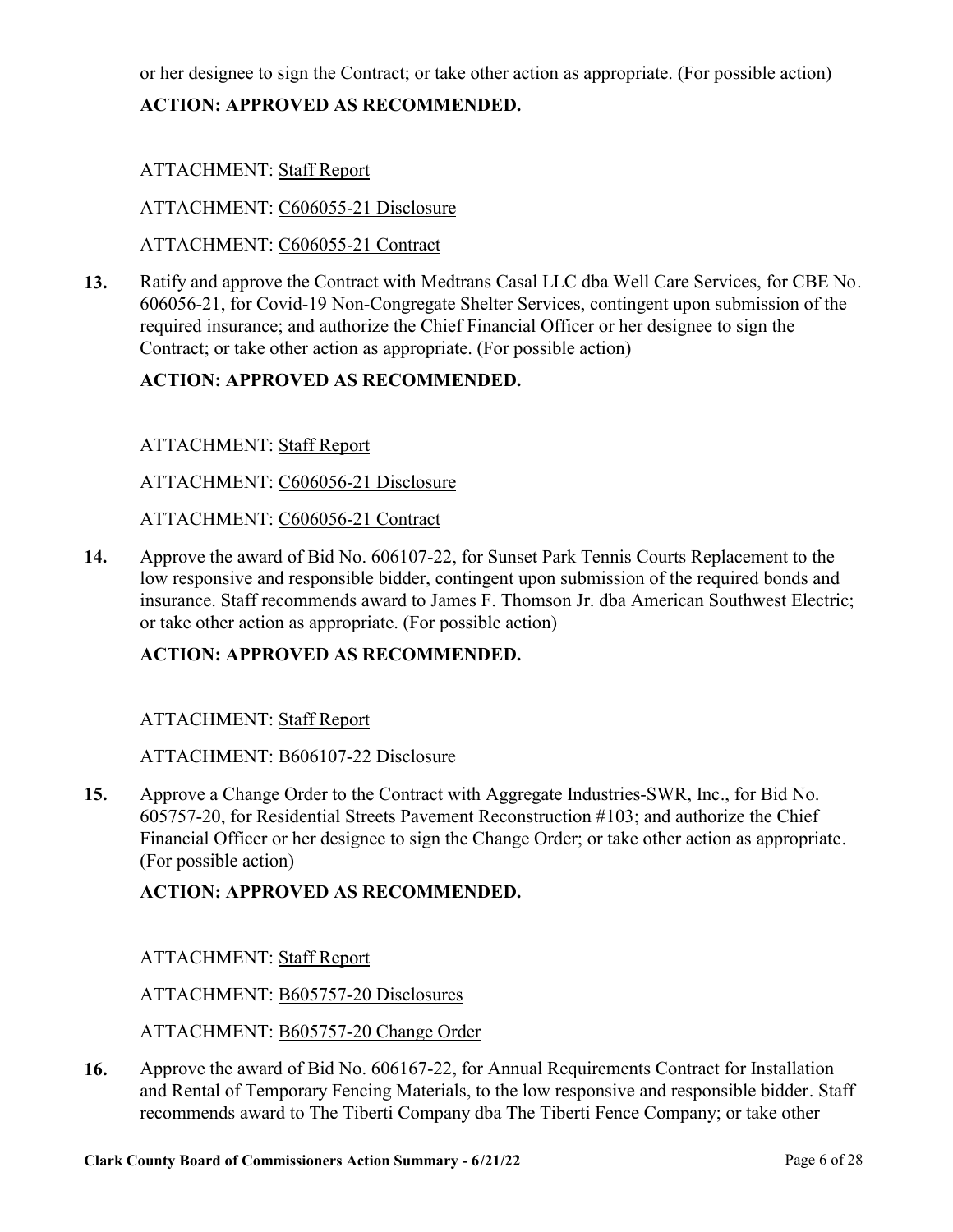[action as appropriate. \(For possible action\)](http://clark.legistar.com/gateway.aspx?m=l&id=/matter.aspx?key=8862)

## **ACTION: APPROVED AS RECOMMENDED.**

## ATTACHMENT: Staff Report

#### ATTACHMENT: B606167-22 Disclosure

Approve the award of Bid No. 606168-22, for Annual Requirements Contract for New Chain [Link Fencing and Parts to the low responsive and responsible bidders. Staff recommends award](http://clark.legistar.com/gateway.aspx?m=l&id=/matter.aspx?key=8863)  to Tre Barnen LLC dba Red Star Fence Company for Package 1 and The Tiberti Company dba The Tiberti Fence Company for Packages 2 and 3; and rejection of the Bid received from Art in Iron Ornamental Inc., for Package 1; or take other action as appropriate. (For possible action) **17.**

#### **ACTION: APPROVED AS RECOMMENDED.**

#### ATTACHMENT: Staff Report

#### ATTACHMENT: B606168-22 Disclosures

[Approve an Amendment to the Contract with Aramark Correctional Services, LLC, for RFP No.](http://clark.legistar.com/gateway.aspx?m=l&id=/matter.aspx?key=8864)  602832-12, for Commissary Services for Clark County Detention Services; and authorize the Chief Financial Officer or her designee to sign the Amendment; or take other action as appropriate. (For possible action) **18.**

#### **ACTION: APPROVED AS RECOMMENDED.**

#### ATTACHMENT: Staff Report

ATTACHMENT: P602832-12 Disclosure

ATTACHMENT: P602832-12 Amendment

[Ratify and authorize the Chair to sign the Interlocal Agreement with City of North Las Vegas,](http://clark.legistar.com/gateway.aspx?m=l&id=/matter.aspx?key=8865)  for CBE No. 606101-22, for Home Investment Partnerships (HOME) Program; or take other action as appropriate. (For possible action) **19.**

#### **ACTION: APPROVED AS RECOMMENDED.**

#### ATTACHMENT: Staff Report

#### ATTACHMENT: C606101-22 Interlocal Agreement

Ratify and authorize the Chair to sign the Interlocal Agreement with City of North Las Vegas, [for CBE No. 606102-22, for Account for Affordable Housing Trust Fund \(AAHTF\) Program; or](http://clark.legistar.com/gateway.aspx?m=l&id=/matter.aspx?key=8866)  take other action as appropriate. (For possible action) **20.**

#### **ACTION: APPROVED AS RECOMMENDED.**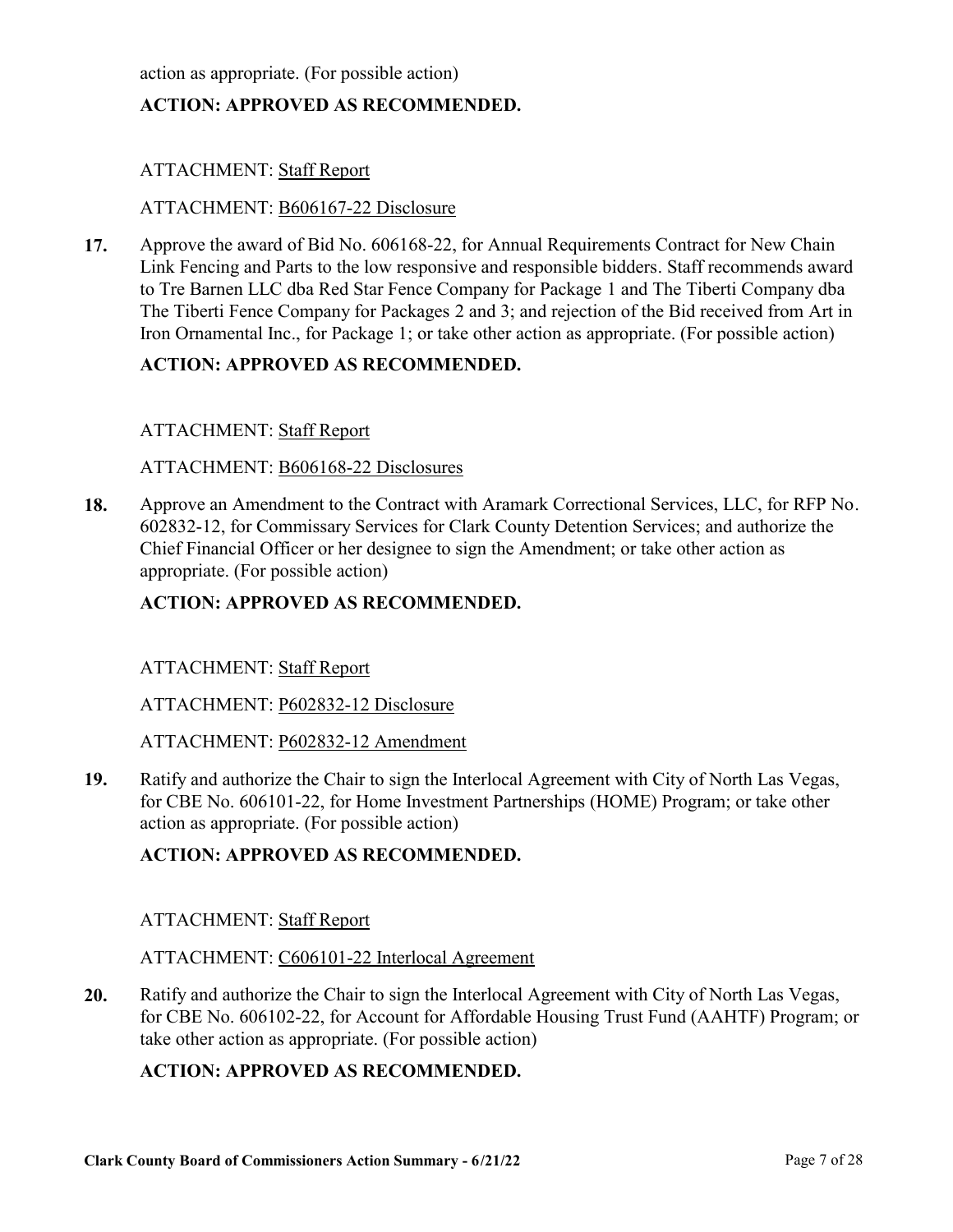#### ATTACHMENT: Staff Report

#### ATTACHMENT: C606102-22 Interlocal Agreement

[Ratify and approve the Contract with The Moonridge Foundation, for CBE No. 606122-22, for](http://clark.legistar.com/gateway.aspx?m=l&id=/matter.aspx?key=8867)  Emergency Food Assistance; and authorize the Chief Financial Officer or her designee to sign the Contract; or take other action as appropriate. (For possible action) **21.**

## **ACTION: APPROVED AS RECOMMENDED.**

ATTACHMENT: Staff Report

ATTACHMENT: C606122-22 Disclosure

ATTACHMENT: C606122-22 Contract

Approve the award of Bid No. 606131-22, for Annual Requirements Contract for Septic Tank / Leach Field and Lift Station Services Countywide, to the low responsive and responsible bidders, contingent upon submission of the required insurance. Staff recommends award to [Logistical Solutions, LLC for Package 1 and Patriot Environmental Services, Inc. for Package 2;](http://clark.legistar.com/gateway.aspx?m=l&id=/matter.aspx?key=8868)  or take other action as appropriate. (For possible action) **22.**

## **ACTION: APPROVED AS RECOMMENDED.**

#### ATTACHMENT: Staff Report

#### ATTACHMENT: B606131-22 Disclosures

[Approve the Contract with American Express Travel Related Services Company, Inc., for CBE](http://clark.legistar.com/gateway.aspx?m=l&id=/matter.aspx?key=8869)  No. 606208-22, for Purchasing Credit Card Services; and authorize the Chief Financial Officer or her designee to sign the Contract; or take other action as appropriate. (For possible action) **23.**

## **ACTION: APPROVED AS RECOMMENDED.**

#### ATTACHMENT: Staff Report

#### ATTACHMENT: C606208-22 Contract

Authorize the Chair to sign the Interlocal Agreement with The Board of Regents, Nevada System of Higher Education, on behalf of the Desert Research Institute, for CBE No. [606196-22, for Environmental Analysis Facility Services; or take other action as appropriate.](http://clark.legistar.com/gateway.aspx?m=l&id=/matter.aspx?key=8985)  (For possible action) **24.**

#### **ACTION: APPROVED AS RECOMMENDED.**

#### ATTACHMENT: Staff Report

#### ATTACHMENT: C606196-22 Interlocal Agreement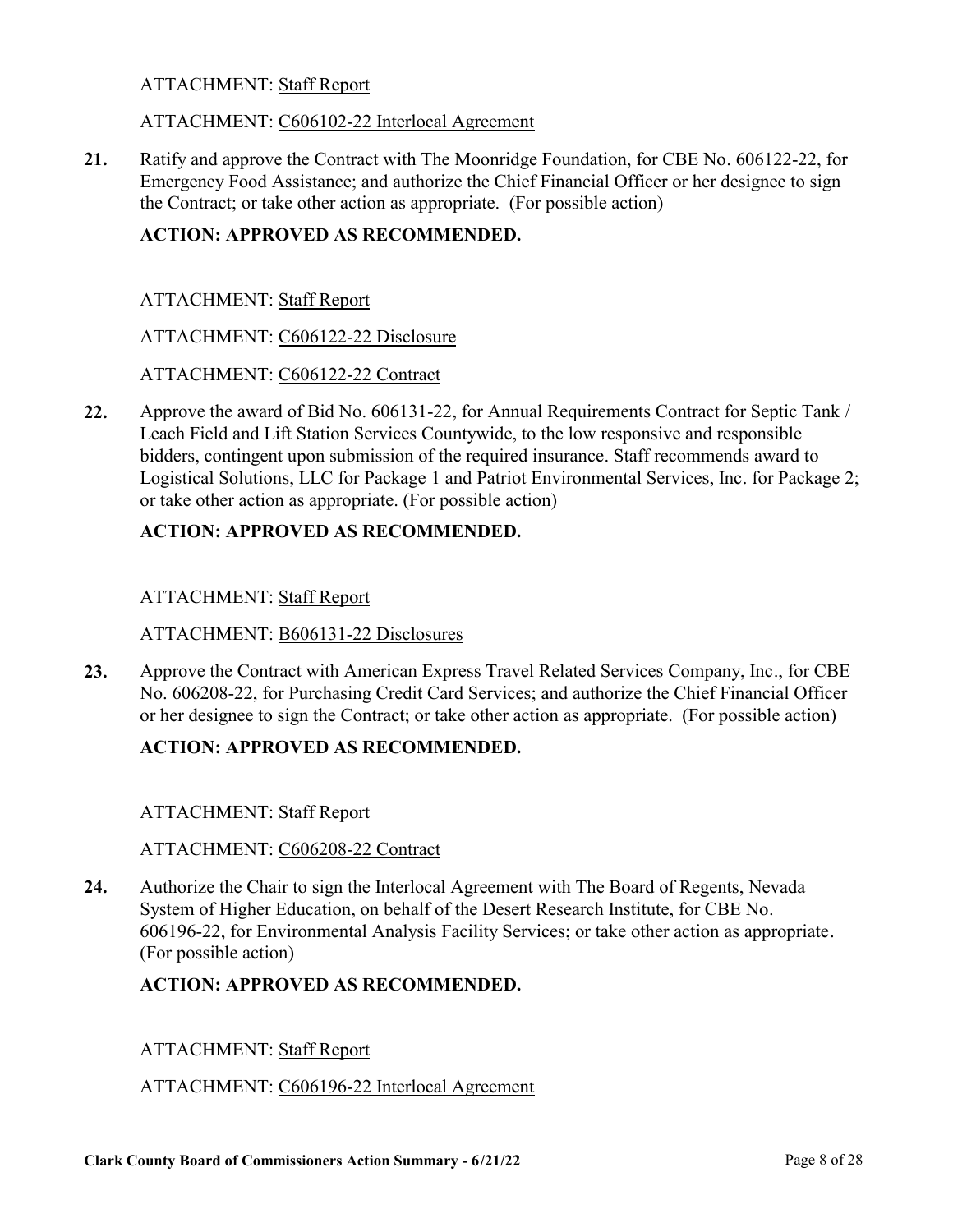## **Town Services**

Note for the record the following Town Advisory Board (TAB) and/or Citizens Advisory [Council \(CAC\) Minutes: Enterprise TAB - May 11, 2022; Goodsprings CAC - March 29, 2022;](http://clark.legistar.com/gateway.aspx?m=l&id=/matter.aspx?key=9157)  Moapa TAB - January 25, 2022; Paradise TAB - April 26, 2022; Spring Valley TAB - April 26 & May 10, 2022; Sunrise Manor TAB - May 12, 2022; and Winchester TAB - May 10, 2022. **25.**

## **ACTION: APPROVED AS RECOMMENDED.**

ATTACHMENT: Staff Report

ATTACHMENT: Enterprise 051122.pdf

ATTACHMENT: Goodsprings 032922.pdf

ATTACHMENT: Moapa 012522.pdf

ATTACHMENT: Paradise 042622.pdf

ATTACHMENT: Spring Valley 042622.pdf

ATTACHMENT: Spring Valley 051022.pdf

ATTACHMENT: Sunrise Manor 051222.pdf

ATTACHMENT: Winchester 051022.pdf

#### **Business License**

Approve and authorize the Chair to sign an Electrical System Franchise Agreement Extension between Clark County and Nevada Power Company, d/b/a NV Energy ("NV Energy"), [extending the current electrical system franchise agreement for an additional three months until](http://clark.legistar.com/gateway.aspx?m=l&id=/matter.aspx?key=9088)  October 18, 2022, or until a subsequent extension agreement is approved by the Board, whichever is sooner; and take any action deemed appropriate. Commission District: All (For possible action) **26.**

## **ACTION: APPROVED AS RECOMMENDED.**

## ATTACHMENT: Staff Report

ATTACHMENT: NV Energy Extension 10-18-2022

Adopt the hearing officer's Findings of Fact, Conclusions of Law and Decision regarding the business licenses issued to Sam Aldabbagh d/b/a Can Can Room (License Number [1000001.835\) and Sam Aldabbagh d/b/a Video City \(License Number 1000112.146\), wherein](http://clark.legistar.com/gateway.aspx?m=l&id=/matter.aspx?key=9093)  the hearing officer recommends that the Board suspend the above-named licenses through December 31, 2022, and impose the recommended sanction. (For possible action). **27.**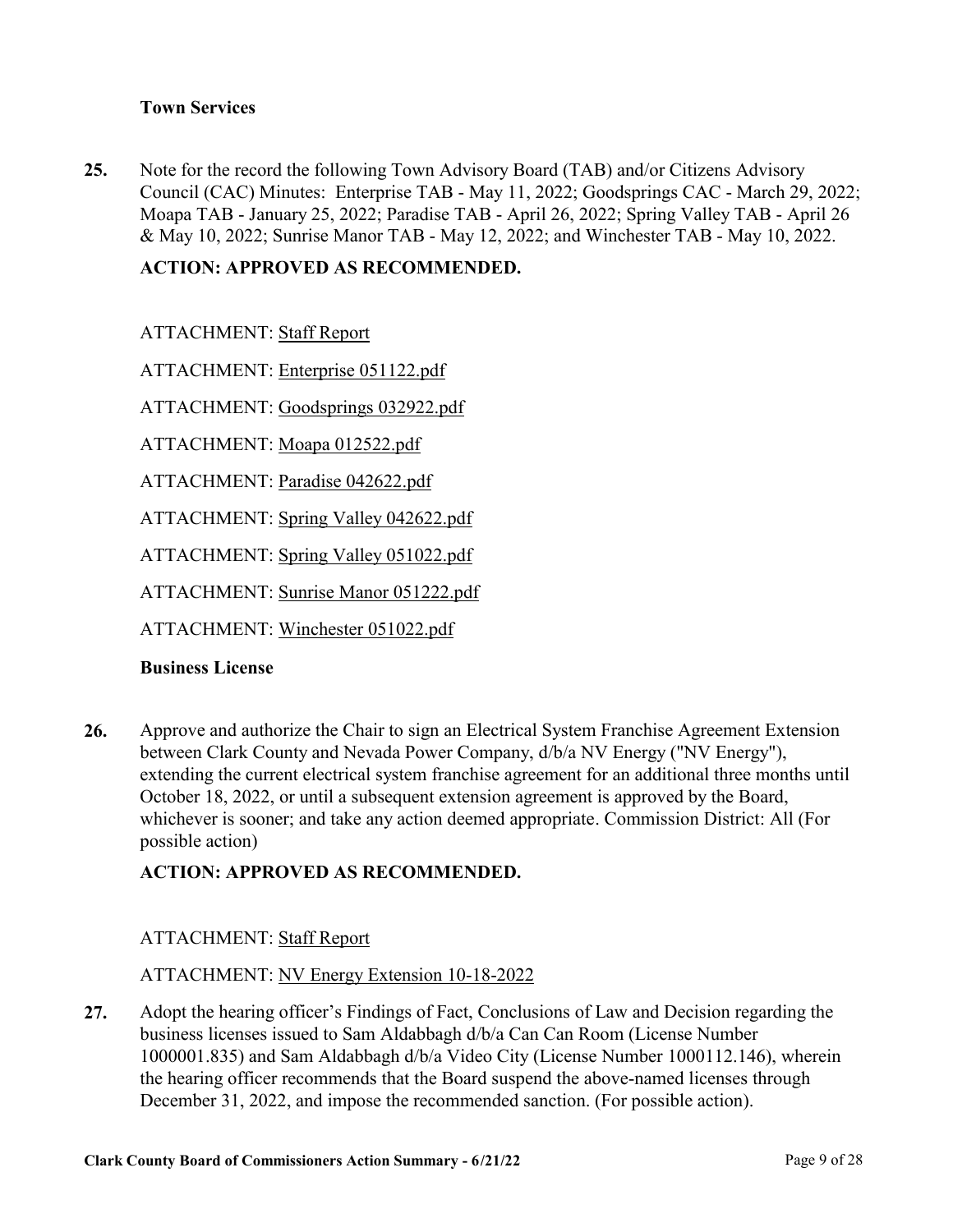## **ACTION: APPROVED AS RECOMMENDED.**

## ATTACHMENT: Staff Report

#### ATTACHMENT: Aldabbagh Decision

#### **Parks & Recreation**

Approve and authorize the Chair to sign the Amended and Restated Agreement among Clark County, the Clark County Regional Flood Control District, the City of Henderson, the City of Las Vegas, the City of North Las Vegas, the Las Vegas Valley Water District, the Southern Nevada Water Authority, and the Clark County Water Reclamation District regarding the Las [Vegas Valley Watershed Advisory Committee; or take other action as appropriate. \(For possible](http://clark.legistar.com/gateway.aspx?m=l&id=/matter.aspx?key=9034)  action) **28.**

#### **ACTION: APPROVED AS RECOMMENDED.**

#### ATTACHMENT: Staff Report

ATTACHMENT: LVVWAC Bylaws 2022

ATTACHMENT: 6.21.22 Agreement\_LVVWAC Amended & Restated Cooperative Agr

Approve and authorize the Chair to sign an Interlocal Cooperative Agreement between Clark [County and the Clark County School District for snack services beginning August 8, 2022, and](http://clark.legistar.com/gateway.aspx?m=l&id=/matter.aspx?key=9035)  ending May 23, 2023, for Parks and Recreation Department's Safekey Program. (For possible action) **29.**

#### **ACTION: APPROVED AS RECOMMENDED.**

#### ATTACHMENT: Staff Report

#### ATTACHMENT: INTERLOCAL AGREEMENT\_CCSD

#### **Aviation**

Approve the award of Project 2473-1 Perkins Field Airport Road Relocation (Project) and authorize the Director of Aviation to sign the contract contingent upon the contractor providing [both a labor and a material bond and a performance bond as required by the contract documents;](http://clark.legistar.com/gateway.aspx?m=l&id=/matter.aspx?key=9057)  staff recommends award of the bid to Trade West Construction, Inc. (Keri Leavitt, President), the lowest responsive and responsible bidder; or take other action as appropriate. (For possible action) **30.**

#### **ACTION: APPROVED AS RECOMMENDED.**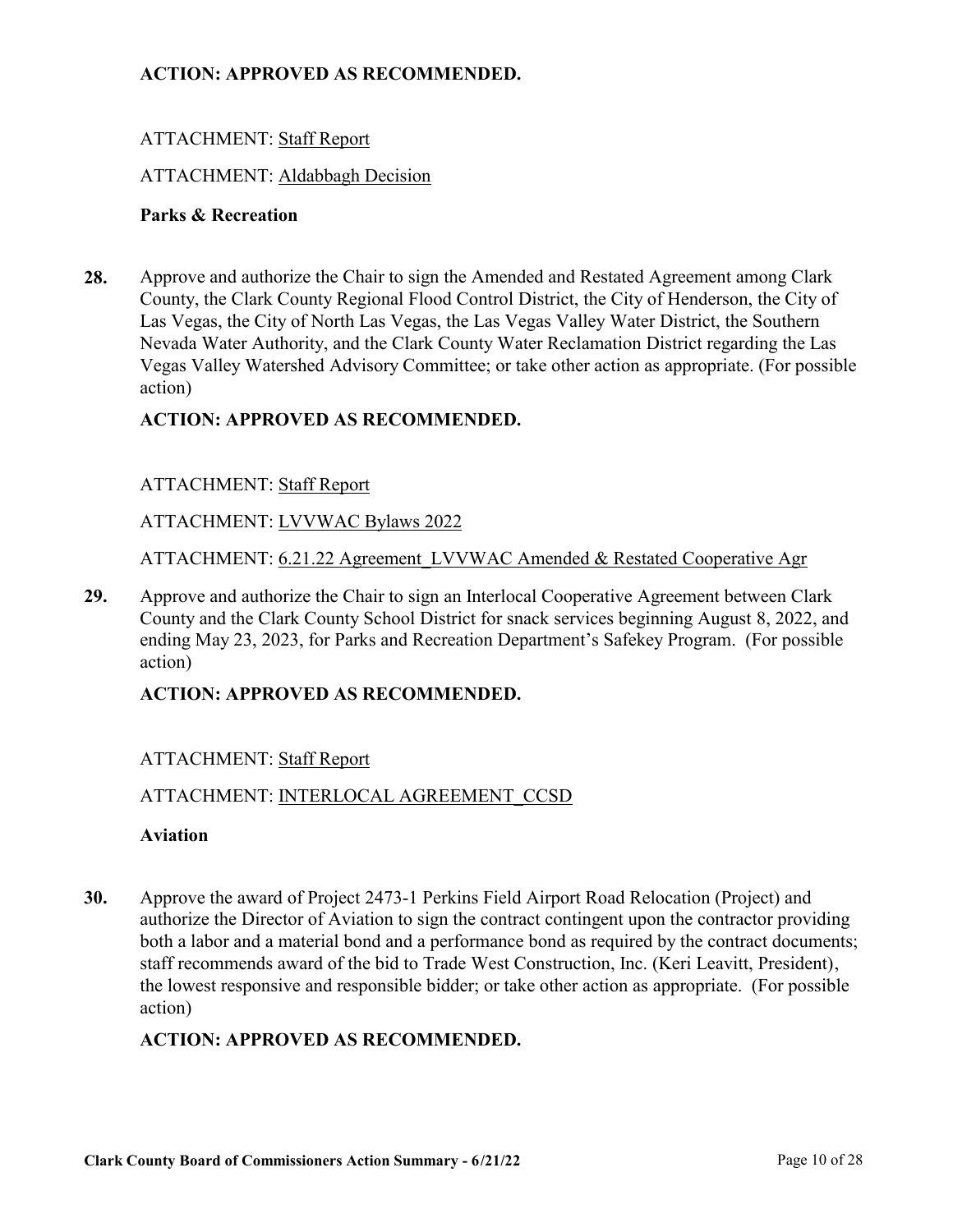## ATTACHMENT: Staff Report

## ATTACHMENT: 2473-1 Award Contract Agenda-Trade West

[Authorize the Director of Aviation to sign a Professional Services Contract between Clark](http://clark.legistar.com/gateway.aspx?m=l&id=/matter.aspx?key=9059)  County and Horrocks Engineers, Inc. (Wayne Horlacher, Principal) for design services associated with Project 3032 LAS Holding Pad 7 and Main Gate (Project) at Harry Reid International Airport; or take other action as appropriate. (For possible action) **31.**

## **ACTION: APPROVED AS RECOMMENDED.**

#### ATTACHMENT: Staff Report

#### ATTACHMENT: 3032 Sign Contract Horrocks

Approve the award of Project 3038 LAS R.I.M. Projects and Rehabilitation of Runways 1/19 (Project) and authorize the Director of Aviation to sign the contract contingent upon the [contractor providing both a labor and a material bond and a performance bond as required by the](http://clark.legistar.com/gateway.aspx?m=l&id=/matter.aspx?key=9060)  contract documents; staff recommends award of the bid to MMC, Inc. (Greg J. Paulk, President), the lowest responsive and responsible bidder; or take other action as appropriate. (For possible action) **32.**

## **ACTION: APPROVED AS RECOMMENDED.**

## ATTACHMENT: Staff Report

#### ATTACHMENT: 3038 Award Contract Agenda-MMC

[Authorize the Director of Aviation to sign an Amendment to the Contract between Clark County](http://clark.legistar.com/gateway.aspx?m=l&id=/matter.aspx?key=9061)  and Johnson Controls, Inc. (Lance Pelton, Vice President & Area General Manager) to provide maintenance services for the card access control system at Harry Reid International Airport; or take other action as appropriate. (For possible action) **33.**

## **ACTION: APPROVED AS RECOMMENDED.**

#### ATTACHMENT: Staff Report

#### ATTACHMENT: CBE 872 - JCI Amendment Agenda

#### **Public Works**

[Approve and authorize the acquisition by negotiation of portions of Assessor's Parcel Numbers](http://clark.legistar.com/gateway.aspx?m=l&id=/matter.aspx?key=9037)  162-23-310-007, 162-23-310-008, 162-23-310-010, 162-23-310-011, and 162-23-310-014 needed for the construction of Harmon Avenue between Maryland Parkway and Boulder Highway; and authorize the County Manager or her designee to sign future escrow instructions and any pertinent documents necessary to complete the acquisition process. (For possible action) **34.**

#### **ACTION: APPROVED AS RECOMMENDED.**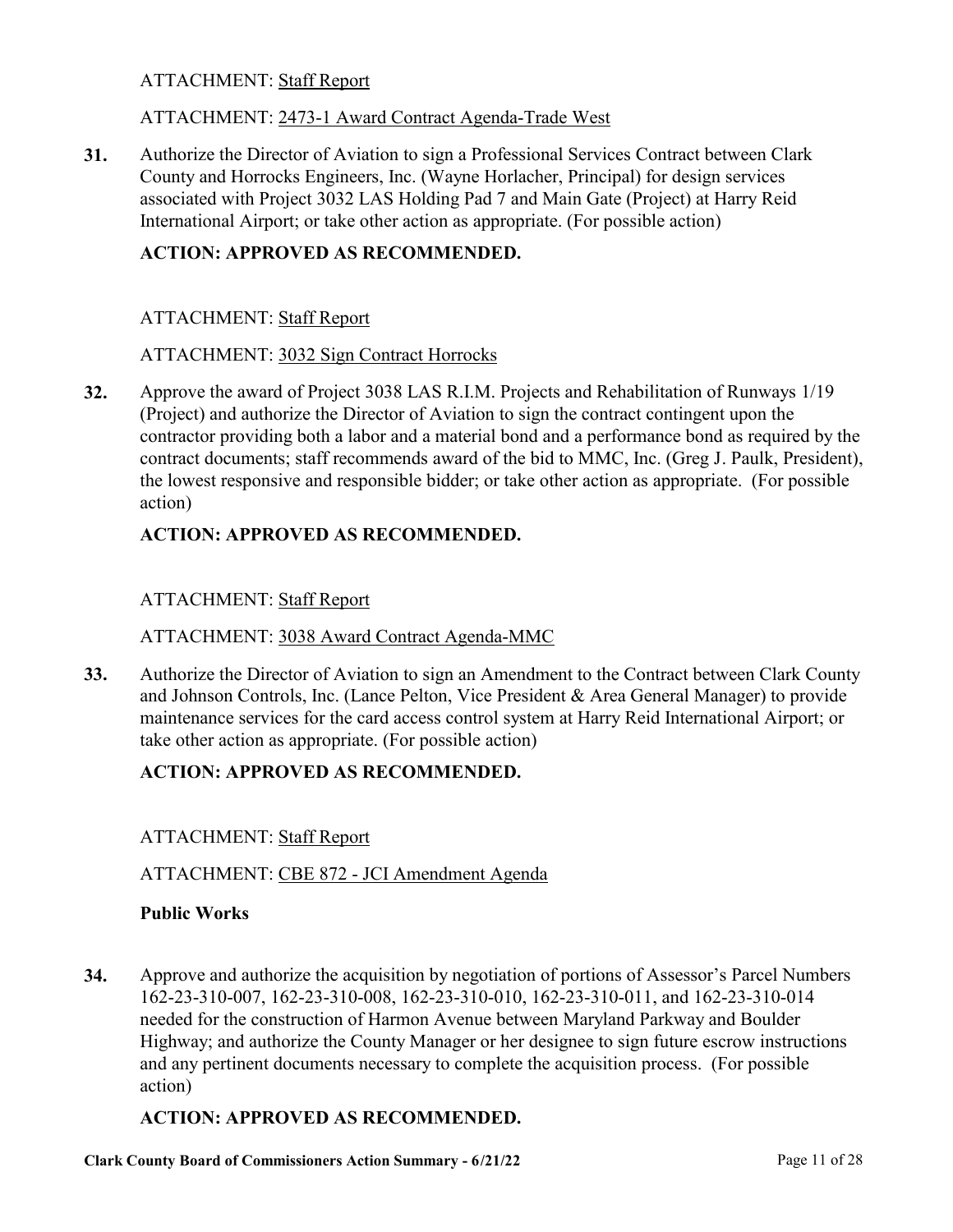## ATTACHMENT: Staff Report

Approve and authorize the Director of Public Works to sign the Assignor Consent/Assignee Agreement for the reassignment of the Bureau of Land Management Right-Of-Way Grant [N-62128 from Clark County to City of Henderson for right-of-way now situated within City of](http://clark.legistar.com/gateway.aspx?m=l&id=/matter.aspx?key=9038)  Henderson's jurisdiction. (For possible action) **35.**

## **ACTION: APPROVED AS RECOMMENDED.**

## ATTACHMENT: Staff Report

#### ATTACHMENT: AssignorConsent-AssigneeAgreement-BLM ROW Grant N-62128

Approve and authorize the County Manager or her designee to sign Supplemental No. 2 to the [professional engineering service contract between Clark County and R2H Engineering, Inc. d/b/a](http://clark.legistar.com/gateway.aspx?m=l&id=/matter.aspx?key=9040) Horrocks Engineers, Inc. (Wayne Horlacher, Principal/Senior Vice President) to increase total funds for additional design services for the Jones Boulevard between Blue Diamond Road and Windmill Lane project. (For possible action) **36.**

## **ACTION: APPROVED AS RECOMMENDED.**

## ATTACHMENT: Staff Report

ATTACHMENT: Supp 2 Contract R2H Eng dba Horrocks Engrs JonesBlueDiaWindmill

[Approve and authorize the County Manager or her designee to sign a professional engineering](http://clark.legistar.com/gateway.aspx?m=l&id=/matter.aspx?key=9041)  services contract between Clark County and CA Group, Inc. (James Caviola, P.E., PTOE, President) for engineering services for the Hiko Springs Detention Basin Expansion project. (For possible action) **37.**

## **ACTION: APPROVED AS RECOMMENDED.**

## ATTACHMENT: Staff Report

#### ATTACHMENT: ContractOrg CA Group HikoSpringsDetentionBasinExpansion

Approve and authorize the County Manager or her designee to sign a professional engineering services contract between Clark County and Horrocks Engineers, Inc. (Bud Swensen, P.E., [Principal\) for Subsurface Utility Engineering Various Clark County Public Works projects. \(For](http://clark.legistar.com/gateway.aspx?m=l&id=/matter.aspx?key=9042)  possible action) **38.**

## **ACTION: APPROVED AS RECOMMENDED.**

#### ATTACHMENT: Staff Report

#### ATTACHMENT: ContractOrg Horrocks Engrs SubsurfaceUtilityEngVariousCCPWProjs

**39.** [Approve and authorize the Chair to sign Supplemental No. 1 to Interlocal Contract No. 3009](http://clark.legistar.com/gateway.aspx?m=l&id=/matter.aspx?key=9043) 

#### **Clark County Board of Commissioners Action Summary - 6/21/22** Page 12 of 28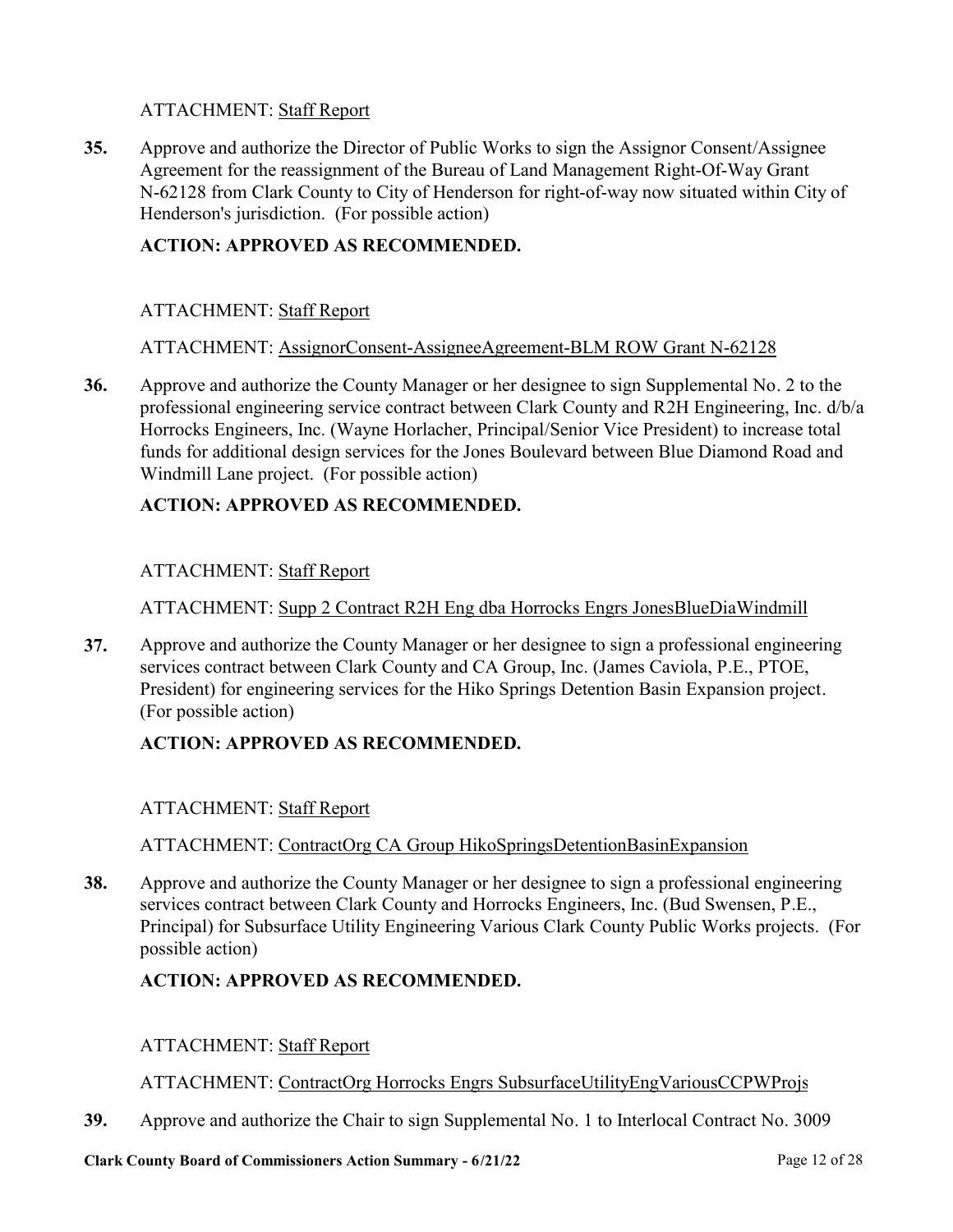[between Clark County and Regional Transportation Commission of Southern Nevada to increase](http://clark.legistar.com/gateway.aspx?m=l&id=/matter.aspx?key=9043)  total funds for the Arterial Reconstruction Program - Clark County Maintenance Various Roadways project. (For possible action)

## **ACTION: APPROVED AS RECOMMENDED.**

## ATTACHMENT: Staff Report

ATTACHMENT: Supp 1 Contract 3009 RTCSN ArterialReconstProg-CCMaintVarious

[Approve and authorize the Chair to sign Supplemental No. 3 to Interlocal Contract No. 1225](http://clark.legistar.com/gateway.aspx?m=l&id=/matter.aspx?key=9044)  between Clark County and the Regional Transportation Commission of Southern Nevada to increase total funds for the Starr Avenue between Las Vegas Boulevard and Bermuda Road project. (For possible action) **40.**

## **ACTION: APPROVED AS RECOMMENDED.**

## ATTACHMENT: Staff Report

ATTACHMENT: Supp 3 Contract 1225 RTCSN StarrLVBlvdBermuda

[Approve and authorize the Chair to sign Interlocal Contract No. 3032 between Clark County and](http://clark.legistar.com/gateway.aspx?m=l&id=/matter.aspx?key=9045)  Regional Transportation Commission of Southern Nevada for the Dean Martin Drive between Oquendo Road and Ali Baba Lane project. (For possible action) **41.**

## **ACTION: APPROVED AS RECOMMENDED.**

## ATTACHMENT: Staff Report

ATTACHMENT: Interlocal Contract 3032 RTCSN DeanMartinOquendoAliBaba

[Approve and authorize the Chair to sign Interlocal Contract No. 3033 between Clark County and](http://clark.legistar.com/gateway.aspx?m=l&id=/matter.aspx?key=9046)  Regional Transportation Commission of Southern Nevada for the roadway widening of Katie Avenue between Tomsik Street and Cimarron Road, and Cimarron Road between Katie Avenue and Spring Mountain Road project. (For possible action) **42.**

## **ACTION: APPROVED AS RECOMMENDED.**

## ATTACHMENT: Staff Report

## ATTACHMENT: Interlocal Contract 3033 RTCSN KatieTomsikCimarronSpringMtn

Approve and authorize the Chair to sign the Assignment of the Revocable License and Maintenance Agreement among Clark County, Venetian Casino Resort, LLC (Assignor) (D. Zachary Hudson, Secretary), and Venetian Propco LLC (Assignee) (David A. Kieske, Treasurer), assigning all rights and obligations from Venetian Casino Resort, LLC to Venetian Propco LLC, under a certain revocable license and maintenance agreement between the County and Venetian Casino Resort, LLC, dated December 4, 2007, for non-standard improvements [within the County's right-of-way \(Assessor's Parcel Numbers 162-16-202-002, 162-16-202-003,](http://clark.legistar.com/gateway.aspx?m=l&id=/matter.aspx?key=9047)  **43.**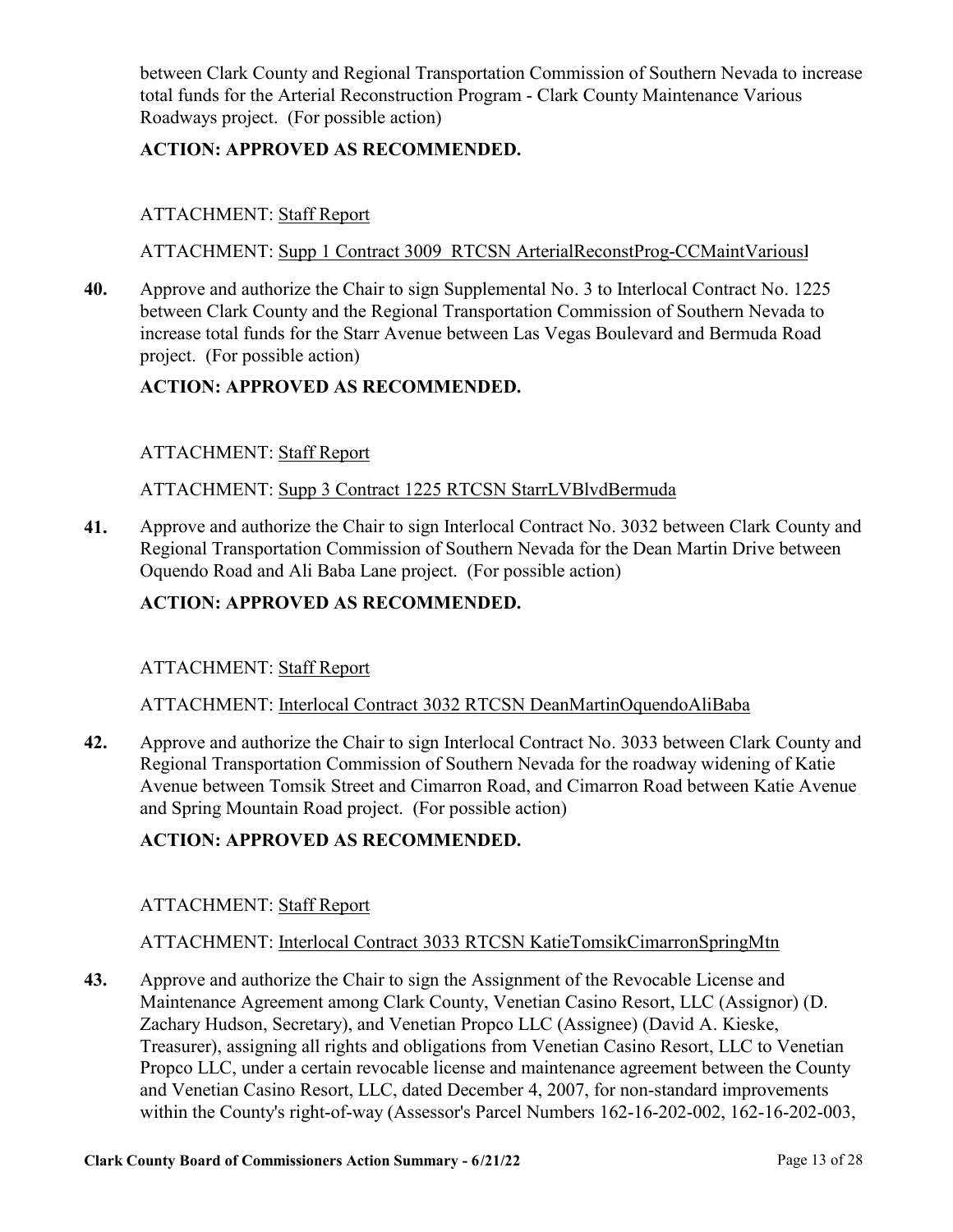## [162-16-202-001 and 162-16-311-009\). \(For possible action\)](http://clark.legistar.com/gateway.aspx?m=l&id=/matter.aspx?key=9047)

## **ACTION: APPROVED AS RECOMMENDED.**

## ATTACHMENT: Staff Report

ATTACHMENT: Assignment Revocable L&M Agrmt VenetianCasino&VenetianPropco

[Approve and authorize the Chair to sign a Memorandum Of Understanding \(Agreement Number](http://clark.legistar.com/gateway.aspx?m=l&id=/matter.aspx?key=9048)  FB4852-00000-0398) between Clark County and Nellis Air Force Base, Nevada, for the temporary closure of Sloan Lane at Las Vegas Boulevard North. (For possible action) **44.**

## **ACTION: APPROVED AS RECOMMENDED.**

## ATTACHMENT: Staff Report

#### ATTACHMENT: MemorandumOfUnderstanding NAFB-Clark County

Approve and authorize the County Manager or her designee to sign a professional engineering [services contract between Clark County and Atkins North America, Inc. \(Matthew S. Baird, PE,](http://clark.legistar.com/gateway.aspx?m=l&id=/matter.aspx?key=9084)  CFM, Vice President) for engineering services for the Flamingo Wash, Cimarron Branch between Russell Road and Patrick Lane project. (For possible action) **45.**

## **ACTION: APPROVED AS RECOMMENDED.**

#### ATTACHMENT: Staff Report

ATTACHMENT: ContractOrg Atkins North America FlamingoCimarronRussellPatrick

#### **Real Property Management**

Approve and authorize the Director of Real Property Management or her designee to sign the [Interlocal Agreement between Clark County School District \(CCSD\) and the Board of Regents](http://clark.legistar.com/gateway.aspx?m=l&id=/matter.aspx?key=9071)  of the Nevada System of Higher Education on behalf of University of Nevada Las Vegas (UNLV) for the joint operation of air quality monitoring stations on various CCSD properties and sign any other documents as necessary to complete the transaction. (For possible action) **46.**

#### **ACTION: APPROVED AS RECOMMENDED.**

#### ATTACHMENT: Staff Report

#### ATTACHMENT: AQ Monitoring Backup

[Approve and authorize the Chair to sign Amendment I to the Agreement for Design, Renovation](http://clark.legistar.com/gateway.aspx?m=l&id=/matter.aspx?key=9073)  and Donation of Dog Park Improvements at Silverado Ranch Park between Clark County and Diacon LLC, for the donation of dog park improvements at 9855 Gilespie Street, Las Vegas NV 89183, also known as Silverado Ranch Park located on Assessor's Parcel Number 177-28-101-020; and sign any other documents as necessary to complete the transaction. (For **47.**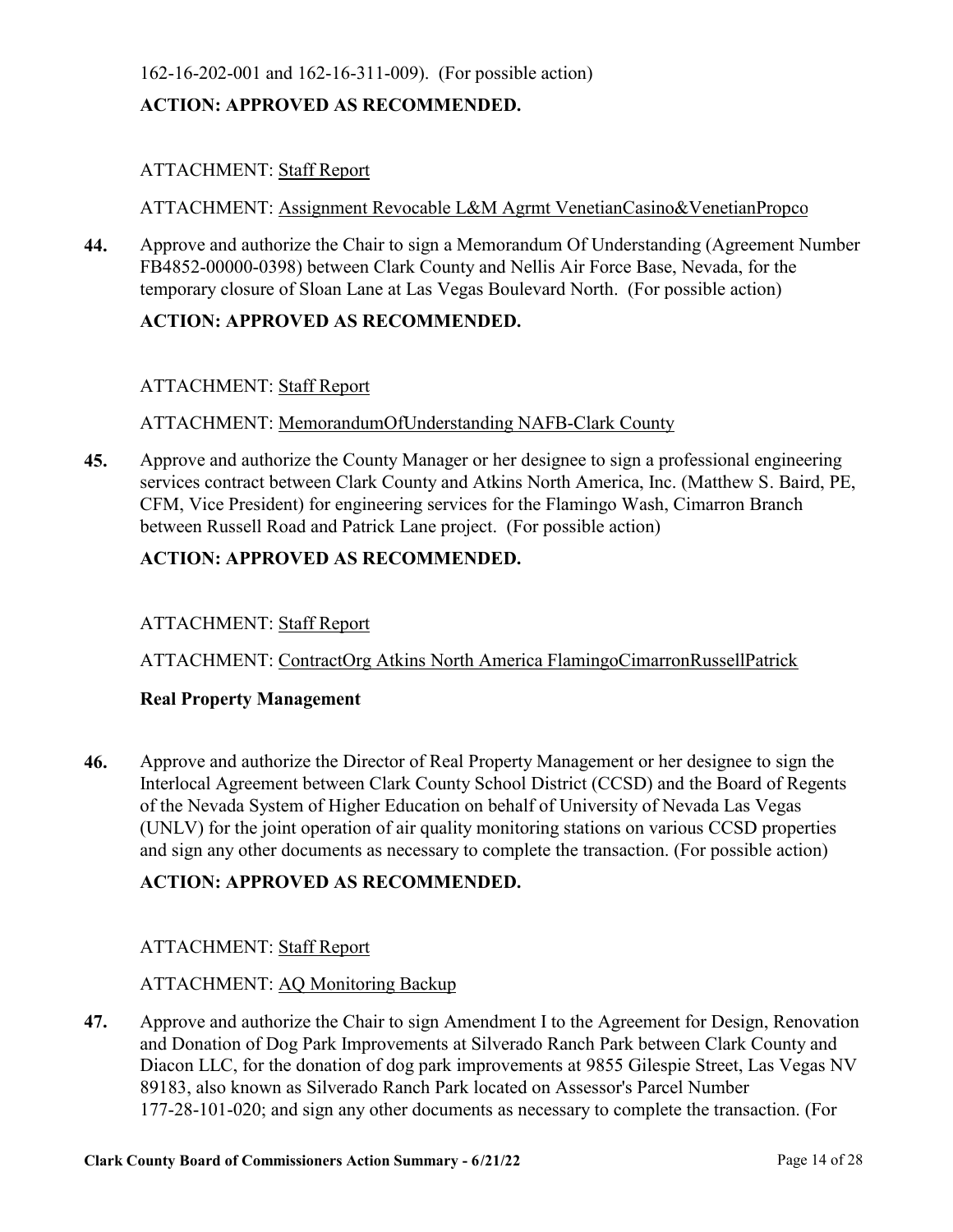[possible action\)](http://clark.legistar.com/gateway.aspx?m=l&id=/matter.aspx?key=9073)

## **ACTION: APPROVED AS RECOMMENDED.**

## ATTACHMENT: Staff Report

#### ATTACHMENT: SRDP Amendment Backup

Designate a portion of Clark County-owned (Aviation) property as right-of-way for Serene Avenue pertaining to Assessor's Parcel Numbers 177-19-302-001 and 177-19-302-007, generally located just west of Decatur Boulevard, as well as Assessor's Parcel Number [177-19-701-025, generally located just west of Arville Street; authorize the Director of Real](http://clark.legistar.com/gateway.aspx?m=l&id=/matter.aspx?key=9074)  Property Management or her designee to sign the dedication document. (For possible action) **48.**

#### **ACTION: APPROVED AS RECOMMENDED.**

#### ATTACHMENT: Staff Report

#### ATTACHMENT: Dedication in Fee Backup

Approve and authorize the Chair to sign the Non-Objection for NDOT Approvals for [BrightlineWest to Locate, Construct, Operate and Maintain Railroad Transportation Facilities](http://clark.legistar.com/gateway.aspx?m=l&id=/matter.aspx?key=9243)  within Interstate Highway 15 Right-of-Way for the Nevada High-Speed Rail System and Acknowledgement and Agreement of Terms and Conditions by BrightlineWest on Clark County-owned property, generally described as Assessor Parcel Numbers 177-17-701-018, 177-20-701-013, 177-20-799-006 and 177-20-799-007. (For possible action) **49.**

#### **ACTION: APPROVED AS RECOMMENDED.**

#### ATTACHMENT: Staff Report

#### ATTACHMENT: Brighttline Backup.pdf

#### **Budget & Finance**

[In accordance with NRS 244.210 and 354.220 through 354.250, approve, adopt, and authorize](http://clark.legistar.com/gateway.aspx?m=l&id=/matter.aspx?key=9058)  the Chair to sign a resolution to authorize refunds as shown on Exhibit "A. " (For possible action) **50.**

#### **ACTION: APPROVED (RESOLUTION NO. R-6-21-22-1) AS RECOMMENDED.**

ATTACHMENT: Staff Report

ATTACHMENT: Agenda resolution 6-21-22

ATTACHMENT: Agenda back up 6-21-22

[Approve the revised Fiscal Year 2022 Transfer Reconciliation Schedule and authorize the listed](http://clark.legistar.com/gateway.aspx?m=l&id=/matter.aspx?key=9095)  transfer amounts for various County funds. (For possible action) **51.**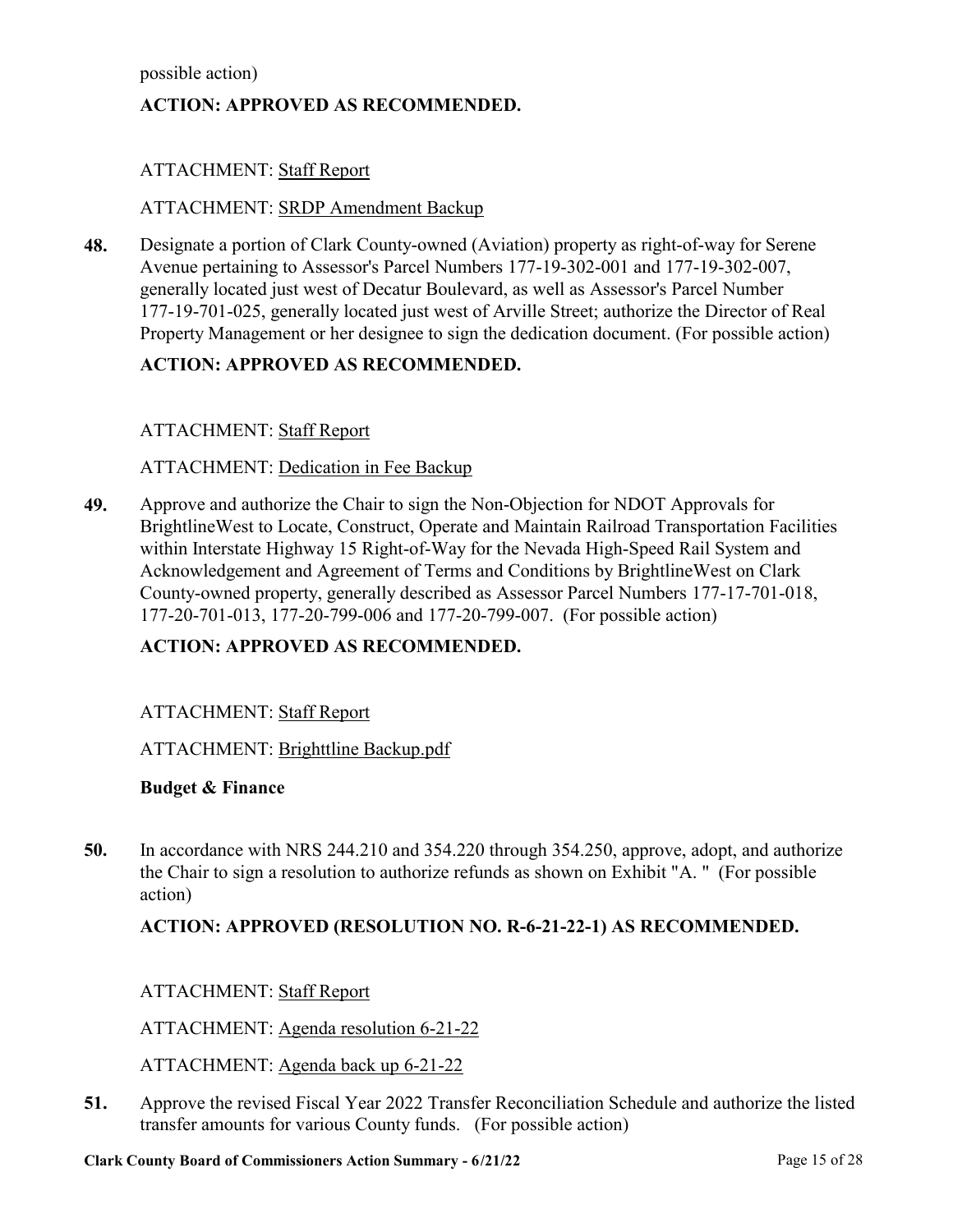## **ACTION: APPROVED AS RECOMMENDED.**

## ATTACHMENT: Staff Report

#### ATTACHMENT: Final Transfer Schedule reconciliation FY22

[Approve, adopt, and authorize the Chair to sign a resolution establishing a petty cash fund for](http://clark.legistar.com/gateway.aspx?m=l&id=/matter.aspx?key=9096)  the Clark County District Attorney's Office. (For possible action) **52.**

## **ACTION: APPROVED (RESOLUTION NO. R-6-21-22-2) AS RECOMMENDED.**

#### ATTACHMENT: Staff Report

#### ATTACHMENT: Resolution Petty Cash - District Attorney

Approve, adopt, and authorize the Chair to Sign the Resolution to Levy, effective after certification of the combined tax rates by the Nevada Tax Commission, the Ad Valorem Tax [Rates required for the Fiscal Year beginning July 1, 2022, designating the number of cents per](http://clark.legistar.com/gateway.aspx?m=l&id=/matter.aspx?key=9097)  \$100 assessed valuation. (For possible action) **53.**

## **ACTION: APPROVED (RESOLUTION NO. R-6-21-22-3) AS RECOMMENDED.**

#### ATTACHMENT: Staff Report

ATTACHMENT: Final Ad Valorem Levy Rates FY2023

Approve and adopt the Clark County Debt Management Policy dated June 30, 2022; and direct [staff to transmit the approved document to the State of Nevada Department of Taxation and the](http://clark.legistar.com/gateway.aspx?m=l&id=/matter.aspx?key=9098)  Debt Management Commission in accordance with NRS 350.013; or take other action as appropriate. (For possible action) **54.**

#### **ACTION: APPROVED AS RECOMMENDED.**

ATTACHMENT: Staff Report

ATTACHMENT: dx - 2022 Debt Management Policy.pdf

Approve the reappointment of Jessica Colvin, Laura Fitzpatrick, Joseph Piurkowski and David [Dobrzynski to the Clark County OPEB Board of Trustees effective July 1, 2022 for terms set to](http://clark.legistar.com/gateway.aspx?m=l&id=/matter.aspx?key=9099)  expire June 30, 2024. (For possible action) **55.**

## **ACTION: APPROVED (INCLUDING REAPPOINTMENT OF JESSICA COLVIN, LAURA FITZPATRICK, JOSEPH PIURKOWSKI, AND DAVID DOBRZYNSKI TO THE CLARK COUNTY OPEB BOARD OF TRUSTEES EFFECTIVE JULY 1, 2022 FOR TERMS SET TO EXPIRE JUNE 30, 2024) AS RECOMMENDED.**

#### ATTACHMENT: Staff Report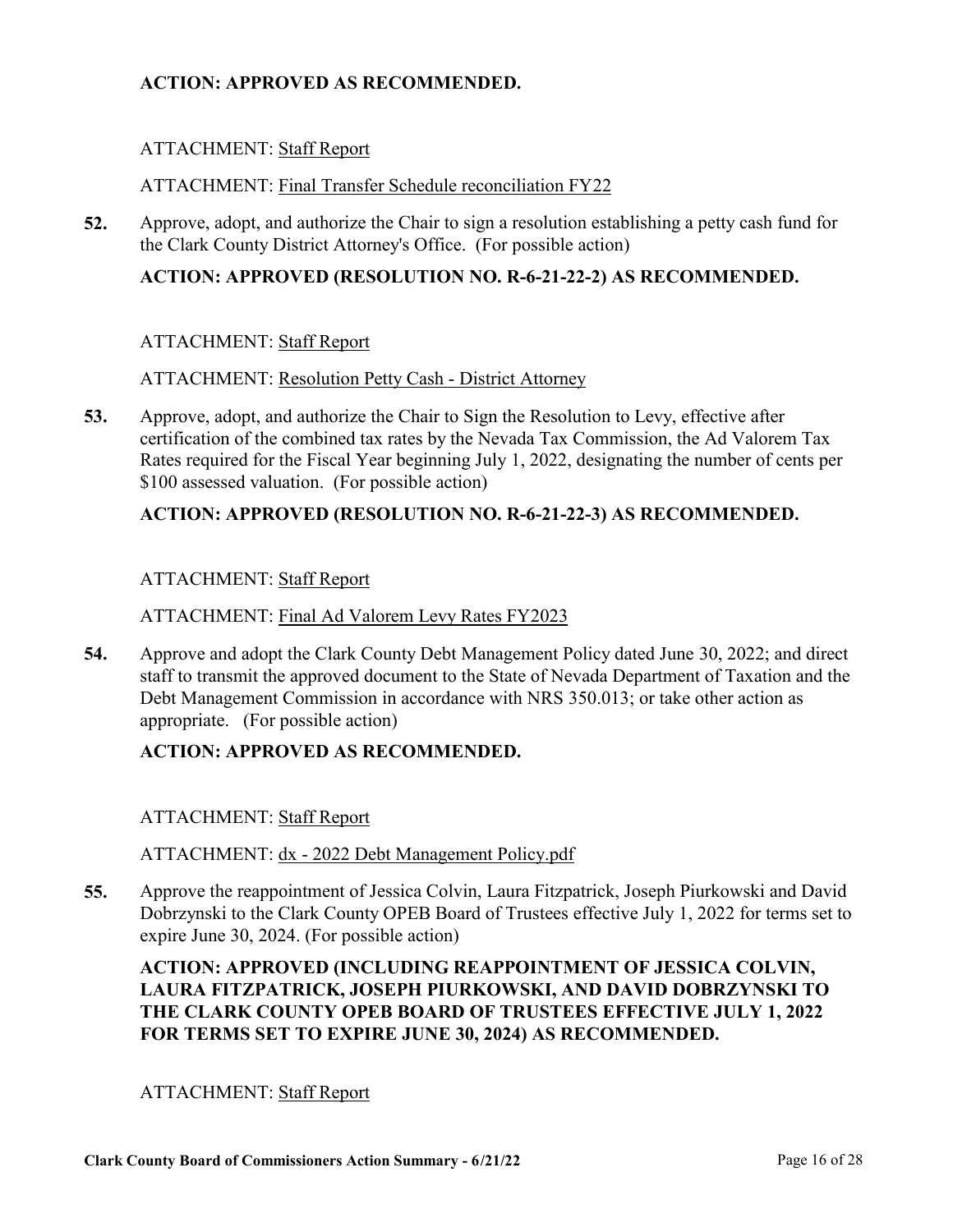[Approve and authorize the Chair to sign Amendment No. 3 to the interlocal contract between](http://clark.legistar.com/gateway.aspx?m=l&id=/matter.aspx?key=9100)  Clark County and the Clark County Regional Flood Control District for the performance of governmental functions. (For possible action) **56.**

## **ACTION: APPROVED AS RECOMMENDED.**

## ATTACHMENT: Staff Report

#### ATTACHMENT: RFCD-CC Governmental Svcs contract

Approve and authorize the Chair to temporarily restate the County's Section 457 Deferred [Compensation Plan to allow for the inclusion of the Eighth Judicial District Court's employees](http://clark.legistar.com/gateway.aspx?m=l&id=/matter.aspx?key=9101)  continued participation. (For possible action) **57.**

## **ACTION: APPROVED AS RECOMMENDED.**

## ATTACHMENT: Staff Report

## **Clark County Water Reclamation District (Board of County Commissioners sitting as the CCWRD Board of Trustees)**

Approve and authorize the Chair to sign an Amended and Restated Agreement among Clark County, the Clark County Regional Flood Control District, the City of Henderson, the City of Las Vegas, the City of North Las Vegas, the Las Vegas Valley Water District, the Southern Nevada Water Authority and the Clark County Water Reclamation District regarding the Las [Vegas Valley Watershed Advisory Committee; or take other action as appropriate. \(For possible](http://clark.legistar.com/gateway.aspx?m=l&id=/matter.aspx?key=9021)  action) **58.**

## **ACTION: APPROVED AS RECOMMENDED.**

## ATTACHMENT: Staff Report

ATTACHMENT: LVVWAC Amended & Restated Agreement

Approve the General Manager to issue purchase orders to Phoenix Pumps, Inc. (Bo Montgomery, CFO/COO), the authorized sole source distributor for the procurement of Floway [Pumps, Parts, and Products on an as needed basis, District CBE No. 220017; or take other action](http://clark.legistar.com/gateway.aspx?m=l&id=/matter.aspx?key=9027)  as appropriate. (For possible action) **59.**

## **ACTION: APPROVED AS RECOMMENDED.**

## ATTACHMENT: Staff Report

#### ATTACHMENT: 220017-Agreement-Phoenix Pumps

Approve the General Manager to issue purchase orders to Global Surveillance Associates, Inc. [\(Nicholas DiCerbo, Owner/President\), the authorized sole source distributor for Honeywell and](http://clark.legistar.com/gateway.aspx?m=l&id=/matter.aspx?key=9028)  Bosch Security Equipment and Services, for the procurement of preventative maintenance, **60.**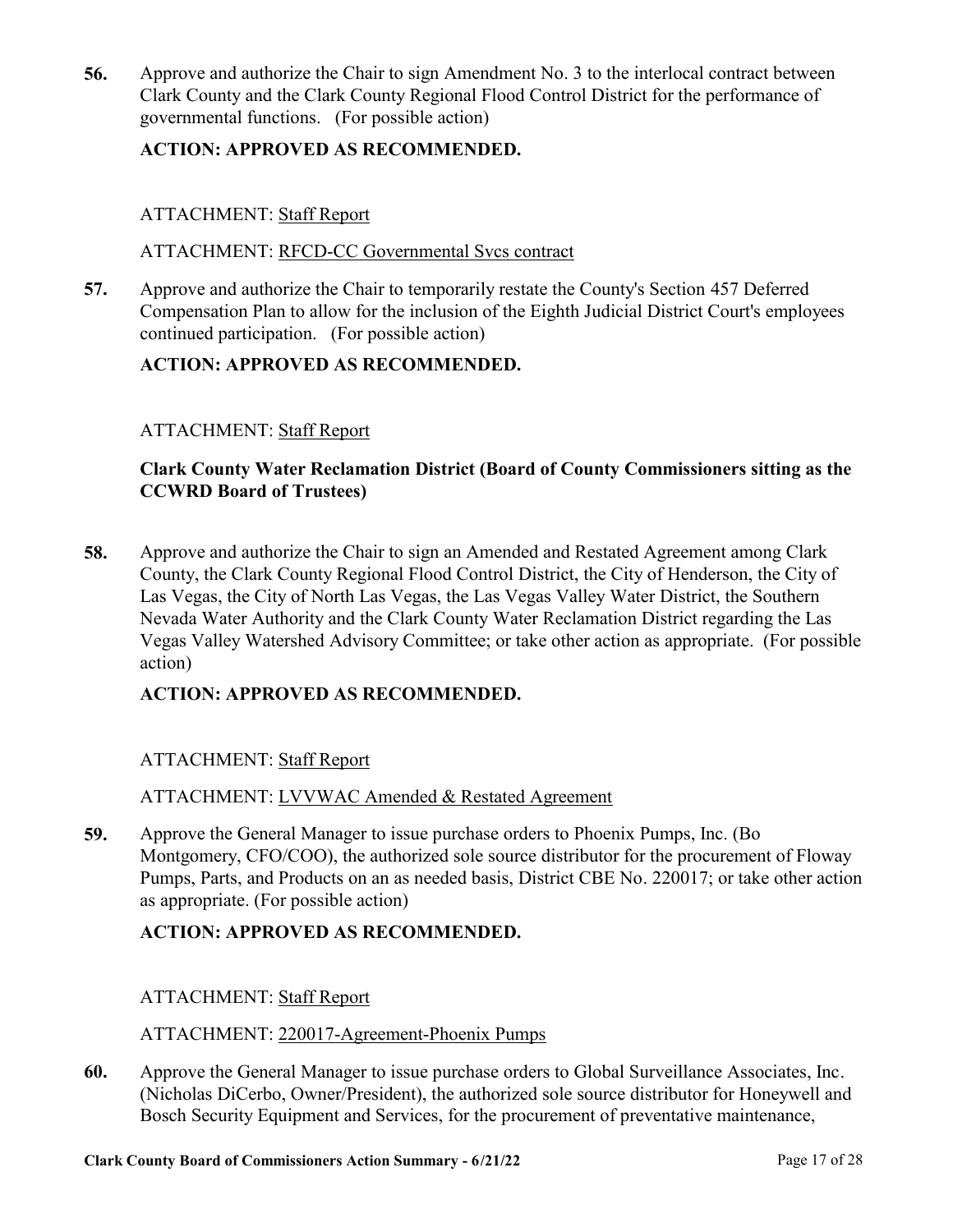[repairs, software upgrades, software licensing, and equipment, on an as needed basis, District](http://clark.legistar.com/gateway.aspx?m=l&id=/matter.aspx?key=9028)  CBE No. 220011; or take other action as appropriate. (For possible action)

## **ACTION: APPROVED AS RECOMMENDED.**

## ATTACHMENT: Staff Report

## ATTACHMENT: 220011-Agreement-Global Surveillance

Approve the General Manager to issue purchase orders to Johnson Controls Fire Protection LP (Travis Brown, Area Service Sales Manager), the authorized sole source distributor for Simplex Grinnell Security and Fire Protection Alarm Equipment and Services, for the procurement of Security and Fire Protection Alarm Inspections, Testing, Repairs, Modifications, Alarm [Monitoring and Related Goods and Services on an as needed basis, District CBE No. 220020; or](http://clark.legistar.com/gateway.aspx?m=l&id=/matter.aspx?key=9029)  take other action as appropriate. (For possible action) **61.**

## **ACTION: APPROVED AS RECOMMENDED.**

## ATTACHMENT: Staff Report

## ATTACHMENT: 220020-Agreement-Johnson Controls

## ATTACHMENT: 220020-Disclosure of Ownership-Johnson Controls

Approve and authorize the General Manager to sign an Agreement with J.A. Tiberti Construction Company, Inc. (Mark C. Maffey, Vice President) for Construction Services, contingent upon the submission of required bonds and insurances, as the Construction Manager [at Risk for Project No. 19002, "FWRC Demolition of Retired Facilities"; or take other action as](http://clark.legistar.com/gateway.aspx?m=l&id=/matter.aspx?key=9051)  appropriate. (For possible action) **62.**

## **ACTION: APPROVED AS RECOMMENDED.**

ATTACHMENT: Staff Report

ATTACHMENT: 19002 CMAR Agreement TIberti

ATTACHMENT: 19002 CMAR Ownership Disclosure

[Approve and authorize the Chairs to sign an interlocal agreement among the City of Henderson,](http://clark.legistar.com/gateway.aspx?m=l&id=/matter.aspx?key=9055)  the City of Las Vegas, the City of North Las Vegas, Clark County, the Clark County Water Reclamation District, the Clark County Regional Flood Control District, and Southern Nevada Water Authority to establish funding allocations and the budget for the Las Vegas Wash activities in Fiscal Year 2022/23; or take other action as appropriate. (Also sitting as the Clark County Board of Commissioners) (For possible action) **63.**

## **ACTION: APPROVED AS RECOMMENDED.**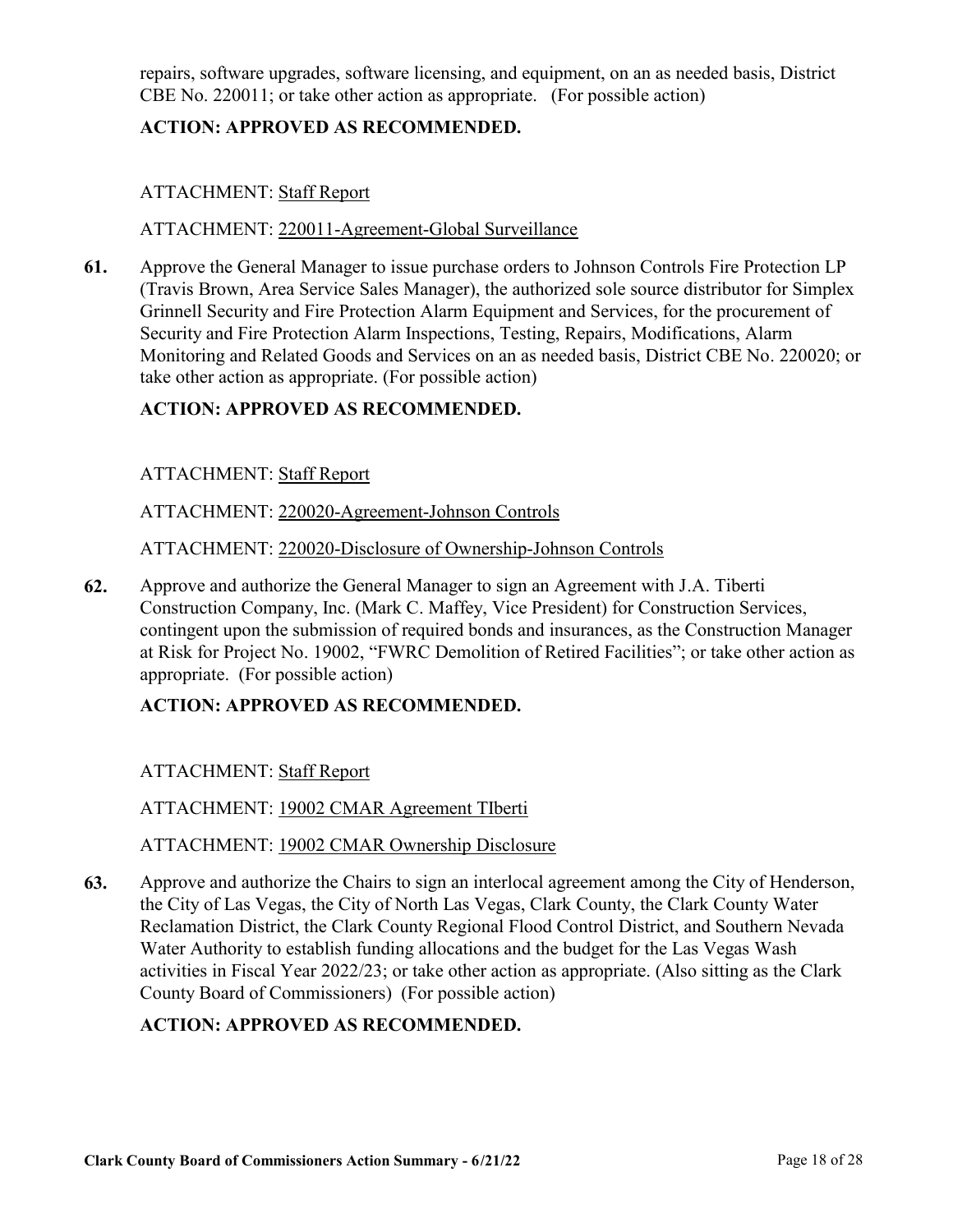## ATTACHMENT: Staff Report

#### ATTACHMENT: Interlocal Agreement

#### **General Administration**

Approve and authorize the Chair to sign the correction of the 2019-2020 thru 2021-2022 [Secured and the 2018-2019 thru 2021-2022 Unsecured Assessment Roll AR-0621-22-12 and](http://clark.legistar.com/gateway.aspx?m=l&id=/matter.aspx?key=9030)  order the corrections to be made. (For possible action) **64.**

## **ACTION: APPROVED AS RECOMMENDED.**

#### ATTACHMENT: Staff Report

ATTACHMENT: AR-0621-22-12.pdf

ATTACHMENT: AR-0621-22-12 Ownership.pdf

Pursuant to the Nevada Revised Statutes, note for the record that the Official Reports and [Documents received from various County offices are on file in the County Clerk's Office,](http://clark.legistar.com/gateway.aspx?m=l&id=/matter.aspx?key=9156)  Commission Division. **65.**

#### **ACTION: APPROVED AS RECOMMENDED.**

#### ATTACHMENT: Staff Report

Approve, adopt, and authorize the Chair to sign a resolution to provide County funds in an [amount up to \\$200,000 to Heaven Can Wait Animal Society to support the sterilization of cats](http://clark.legistar.com/gateway.aspx?m=l&id=/matter.aspx?key=9064)  and dogs in unincorporated Clark County for the period of July 1, 2022 to June 30, 2023. (For possible action) **66.**

#### **ACTION: APPROVED (RESOLUTION NO. R-6-21-22-4) AS RECOMMENDED.**

#### ATTACHMENT: Staff Report

ATTACHMENT: HCW Resolution FY 23 \_ DA signature.pdf

ATTACHMENT: Ownership Disclosure Heaven Can Wait Animal Society 5-17-2022.pdf

ATTACHMENT: Heaven Can Wait- SilverFlume FY23.pdf

[Approve claim settlement of the auto bodily injury claim of Annioa Alegre Pecora. \(For](http://clark.legistar.com/gateway.aspx?m=l&id=/matter.aspx?key=9086)  possible action) **67.**

#### **ACTION: APPROVED AS RECOMMENDED.**

#### ATTACHMENT: Staff Report

**68.** [Approve claim settlement of the auto bodily injury claim of Yanesis Diaz-Isaac. \(For possible](http://clark.legistar.com/gateway.aspx?m=l&id=/matter.aspx?key=9092)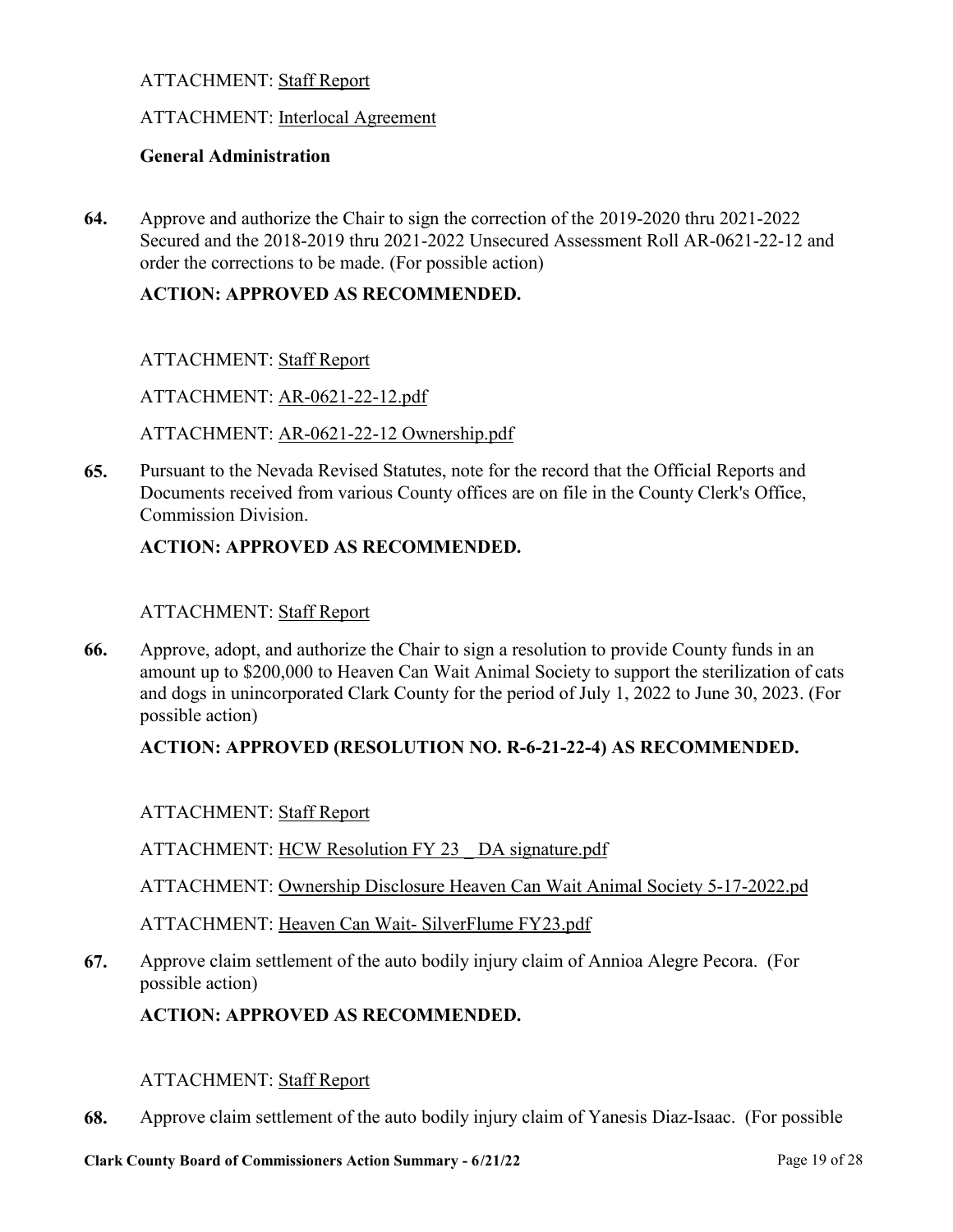[action\)](http://clark.legistar.com/gateway.aspx?m=l&id=/matter.aspx?key=9092)

## **ACTION: APPROVED AS RECOMMENDED.**

## ATTACHMENT: Staff Report

[Approve claim settlement of the auto bodily injury claim of Asiel Rubido-Gallardo. \(For](http://clark.legistar.com/gateway.aspx?m=l&id=/matter.aspx?key=9094)  possible action) **69.**

## **ACTION: APPROVED AS RECOMMENDED.**

## ATTACHMENT: Staff Report

Approve and authorize the Director of Administrative Services to sign the Settlement Agreement between Clark County and Richard Gallagher to resolve Eighth Judicial District [Court case A-22-847374-W with respect to code violations related to transient lodging or take](http://clark.legistar.com/gateway.aspx?m=l&id=/matter.aspx?key=9227)  other action as appropriate. (For possible action) **70.**

## **ACTION: APPROVED AS RECOMMENDED.**

#### ATTACHMENT: Staff Report

#### ATTACHMENT: Gallagher\_Executed\_Agreement.pdf

[Ratify the Settlement Agreement between Clark County and Gary Wu to settle litigation and](http://clark.legistar.com/gateway.aspx?m=l&id=/matter.aspx?key=9228)  outstanding code violations or take other action as appropriate. (For possible action) **71.**

## **ACTION: APPROVED AS RECOMMENDED.**

#### ATTACHMENT: Staff Report

#### ATTACHMENT: Wu Gary - ShortTermRental Violation Settlement Agreement Effective 0525

Approve the submission of the application for Youth Homelessness Demonstration Program (YHDP), serving as the Collaborative Applicant for the Southern Nevada Homelessness [Continuum of Care to the U.S. Department of Housing and Urban Development, to develop and](http://clark.legistar.com/gateway.aspx?m=l&id=/matter.aspx?key=9036)  implement a coordinated community approach to preventing and ending youth homelessness; authorize the Administrator of Human Services or his designee to sign the grant documents; accept any grant funds awarded or take other action as appropriate. (For possible action) **72.**

#### **ACTION: APPROVED AS RECOMMENDED.**

#### ATTACHMENT: Staff Report

#### ATTACHMENT: Youth Homelessness Demonstration Program Narrative

Receive the report of donations accepted by the Clark County Department of Family Services (DFS), including the Southern Nevada Children's Assessment Center, from January 1, 2022 [through March 31, 2022 for the use and benefit of DFS and the children and families it serves.](http://clark.legistar.com/gateway.aspx?m=l&id=/matter.aspx?key=9033)  **73.**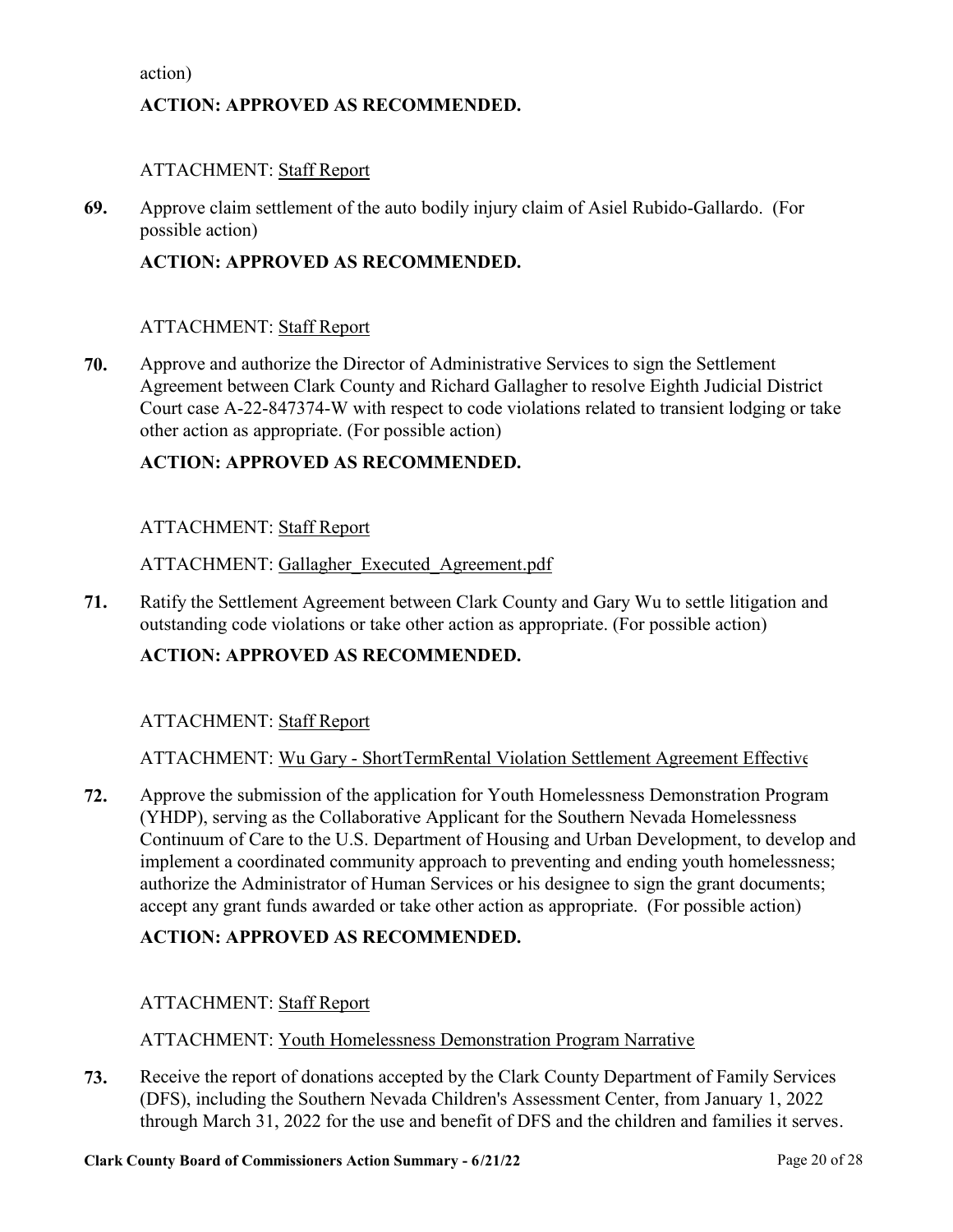[\(For possible action\)](http://clark.legistar.com/gateway.aspx?m=l&id=/matter.aspx?key=9033)

## **ACTION: APPROVED AS RECOMMENDED.**

## ATTACHMENT: Staff Report

#### ATTACHMENT: BCC Agenda - Monetary Material Backup 1st Qtr 2022

## **END CONSENT AGENDA**

## **SEC. 6. ITEMS TAKEN SEPARATELY FROM CONSENT AGENDA**

#### **SEC. 7. PUBLIC HEARINGS - 10 AM**

Conduct a public hearing on proposed District Resolution 22-002; and approve, adopt, and [authorize the Chair to sign District Resolution 22-002, which adopts amendments to the District](http://clark.legistar.com/gateway.aspx?m=l&id=/matter.aspx?key=9022)  Service Rules; or take other action as appropriate. (Sitting as the Clark County Water Reclamation District Board of Trustees) (For possible action) **74.**

#### **MOVED BY:** Justin Jones

## **ACTION: APPROVED AS RECOMMENDED.**

#### **VOTE:** 7

| <b>Voting Aye:</b> | Jim Gibson          |
|--------------------|---------------------|
|                    | Justin Jones        |
|                    | Marilyn Kirkpatrick |
|                    | William McCurdy II  |
|                    | Ross Miller         |
|                    | Michael Naft        |
|                    | Tick Segerblom      |
| <b>Voting Nay:</b> | None                |
| Absent:            | None                |
| Abstain:           | None                |

[Pursuant to NRS 288.153, conduct a public hearing; and approve and authorize the Chair to sign](http://clark.legistar.com/gateway.aspx?m=l&id=/matter.aspx?key=9062)  the Collective Bargaining Agreement Fiscal Reopener between Clark County and the International Union of Elevator Constructors (IUEC), Local 18, effective July 1, 2022. (For possible action) **75.**

## **MOVED BY:** Justin Jones **ACTION: APPROVED AS RECOMMENDED.**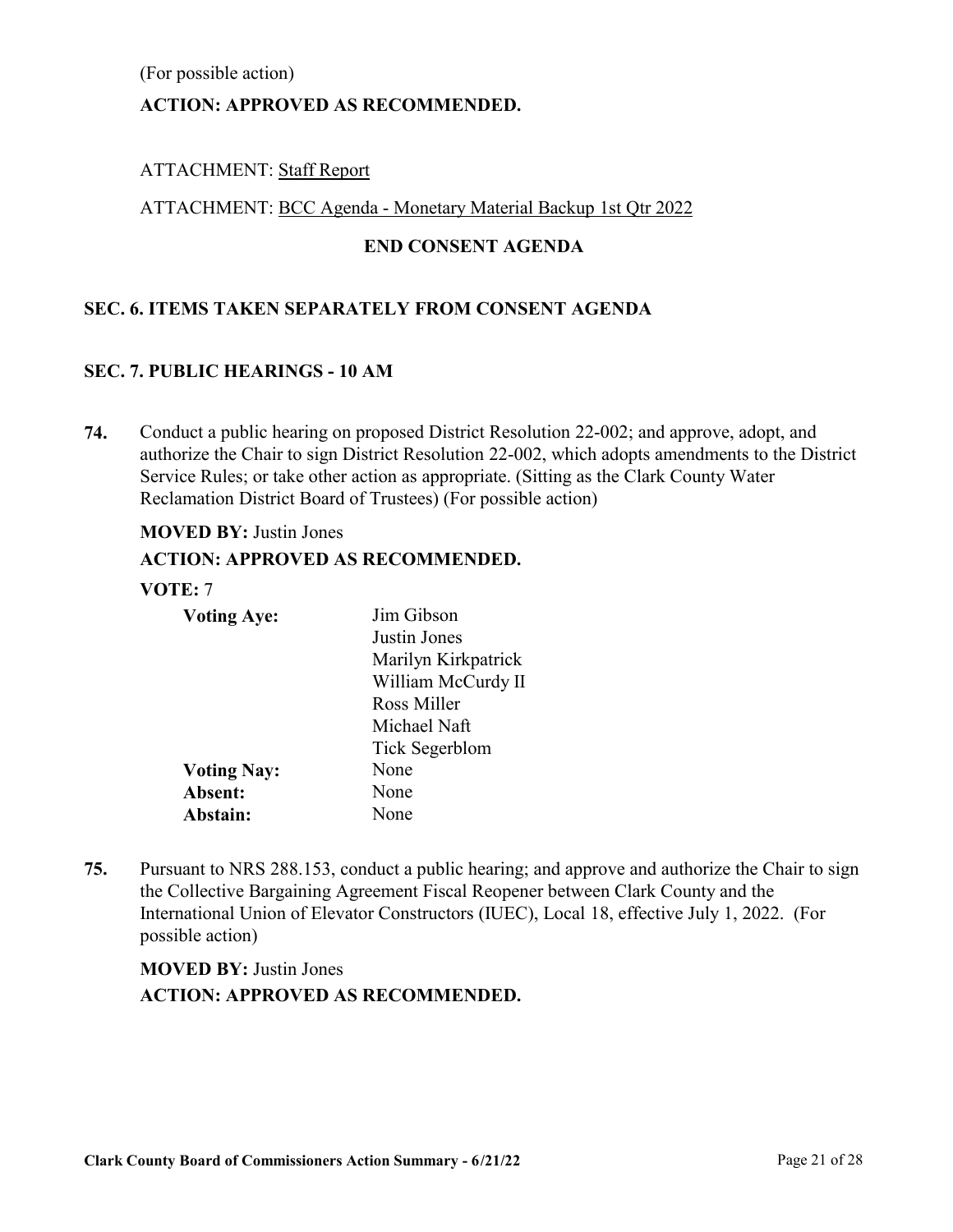| VOTE: 7            |                     |
|--------------------|---------------------|
| <b>Voting Aye:</b> | Jim Gibson          |
|                    | Justin Jones        |
|                    | Marilyn Kirkpatrick |
|                    | William McCurdy II  |
|                    | Ross Miller         |
|                    | Michael Naft        |
|                    | Tick Segerblom      |
| <b>Voting Nay:</b> | None                |
| Absent:            | None                |
| Abstain:           | None                |

Conduct a public hearing and approve, adopt and authorize the Chair to sign an ordinance to amend Title 16, Chapter 16.11, Sections 16.11.020 and 16.11.040 of the Clark County Code, to [clarify the definition of "crosswalk" to include pedestrian overpass and underpass and to prohibit](http://clark.legistar.com/gateway.aspx?m=l&id=/matter.aspx?key=9075)  obstructive uses in, on or within 20 feet of a touchdown structure; providing for other matters properly related thereto; or take other action as appropriate. (For possible action) **76.**

Note: This item will be continued to the Tuesday, August 2, 2022, Board of County Commissioners meeting at 10:00 a.m.

## **ACTION: HELD UNTIL THE AUGUST 2, 2022 BOARD MEETING.**

## ATTACHMENT: Staff Report

#### ATTACHMENT: Bill 4-19-22-1.pdf

Conduct a public hearing and approve, adopt, and authorize the Chair to sign an ordinance to amend Clark County Code Title 6, Chapter 6.76 to update terminology for electronic security [systems; add definitions; clarify duties of an electronic security services provider; and providing](http://clark.legistar.com/gateway.aspx?m=l&id=/matter.aspx?key=9089)  for other matters properly related thereto. Commission District: All (For possible action) **77.**

#### **MOVED BY:** Justin Jones

## **ACTION: APPROVED (INCLUDING ADOPTION OF ORDINANCE NO. 4958) AS RECOMMENDED.**

#### **VOTE:** 7

| <b>Voting Aye:</b> | Jim Gibson          |
|--------------------|---------------------|
|                    | Justin Jones        |
|                    | Marilyn Kirkpatrick |
|                    | William McCurdy II  |
|                    | Ross Miller         |
|                    | Michael Naft        |
|                    | Tick Segerblom      |
| <b>Voting Nay:</b> | None                |
| Absent:            | None                |
| Abstain:           | None                |
|                    |                     |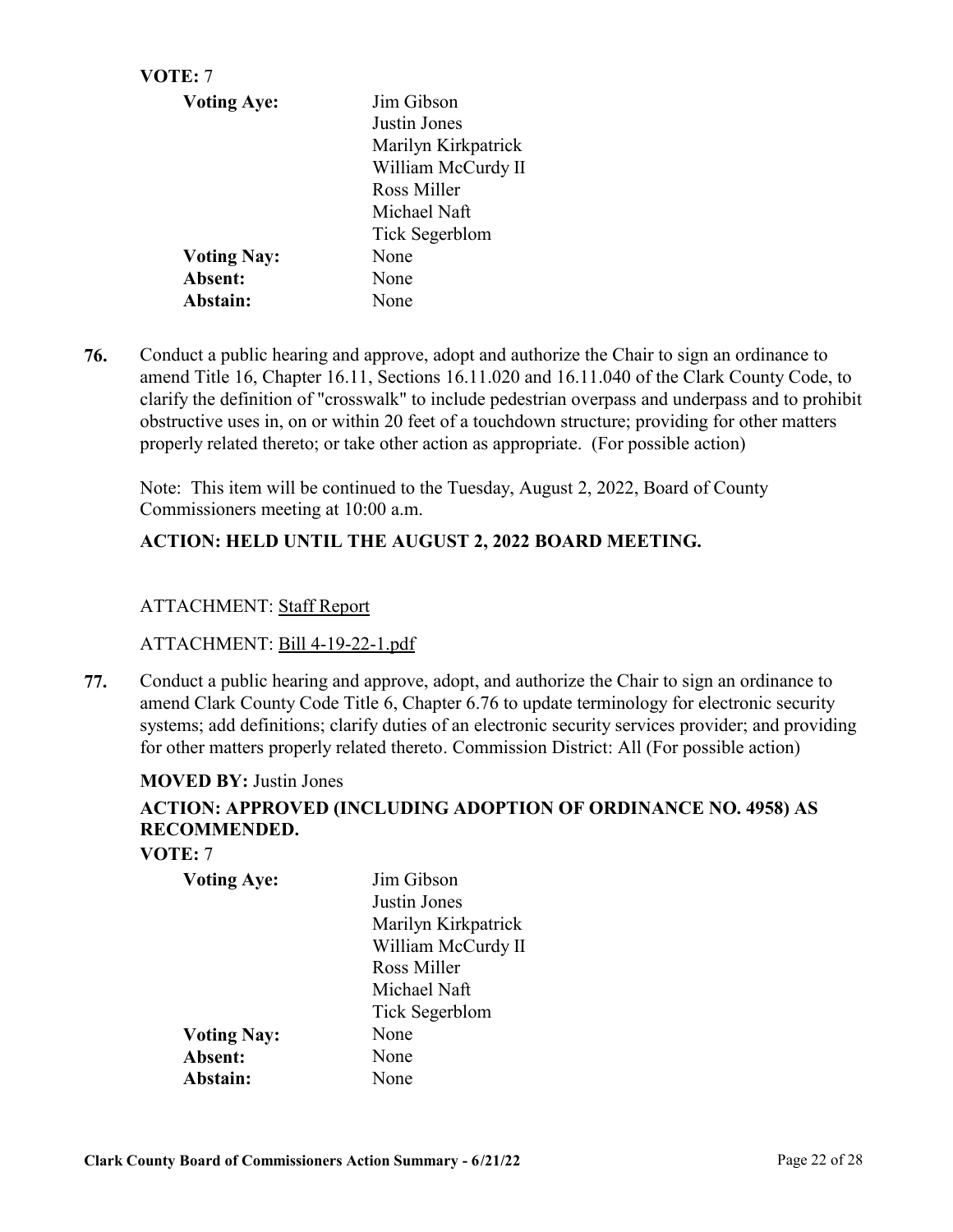Conduct a public hearing and approve, adopt, and authorize the Chair to sign an ordinance to amend Title 4, Chapter 4.08 of the Clark County Code to subject short-term rentals to the combined transient lodging tax; to amend Title 6, Chapter 6.12, to exclude short-term rentals from the definition of "vacation homes"; to amend Title 7 by adding new Chapter 7.100 ("Short-Term Rental Units") and a new Chapter 7.110 ("Accommodations Facilitators") to establish regulations pertaining to the licensing and operation of short-term rental units and accommodation facilitators, including license eligibility, operational requirements, fees, [penalties, and enforcement; and to amend Title 30, Chapter 30.44 to allow licensed short-term](http://clark.legistar.com/gateway.aspx?m=l&id=/matter.aspx?key=9090)  rental units in residential zoning districts; and providing for other matters properly relating thereto. Commission District: All. (For possible action) **78.**

#### **MOVED BY:** Justin Jones

# **ACTION: APPROVED (INCLUDING ADOPTION OF ORDINANCE NO. 4959) AS RECOMMENDED.**

## **VOTE:** 7

| <b>Voting Aye:</b>    | Jim Gibson          |
|-----------------------|---------------------|
|                       | Justin Jones        |
|                       | Marilyn Kirkpatrick |
|                       | William McCurdy II  |
|                       | Ross Miller         |
|                       | Michael Naft        |
|                       | Tick Segerblom      |
| <b>Voting Nay:</b>    | None                |
| Absent:               | None                |
| Abstain:              | None                |
| ting went into Recess |                     |

Meeting went into Recess

Meeting Reconvened

Conduct a public hearing and approve, adopt and authorize the Chair to sign an ordinance to amend Titles 6, 10 and 30 of the Clark County Code by changing the name of the Animal [Control Division to Animal Protection Services; and providing for other matters properly related](http://clark.legistar.com/gateway.aspx?m=l&id=/matter.aspx?key=9082)  thereto. Commission District: All (For possible action) **79.**

#### **MOVED BY:** Michael Naft

## **ACTION: APPROVED (INCLUDING ADOPTION OF ORDINANCE NO. 4960) AS RECOMMENDED.**

**VOTE:** 7

| <b>Voting Aye:</b> | Jim Gibson          |
|--------------------|---------------------|
|                    | Justin Jones        |
|                    | Marilyn Kirkpatrick |
|                    | William McCurdy II  |
|                    | Ross Miller         |
|                    | Michael Naft        |
|                    | Tick Segerblom      |
| <b>Voting Nay:</b> | None                |
| Absent:            | None                |
| Abstain:           | None                |
|                    |                     |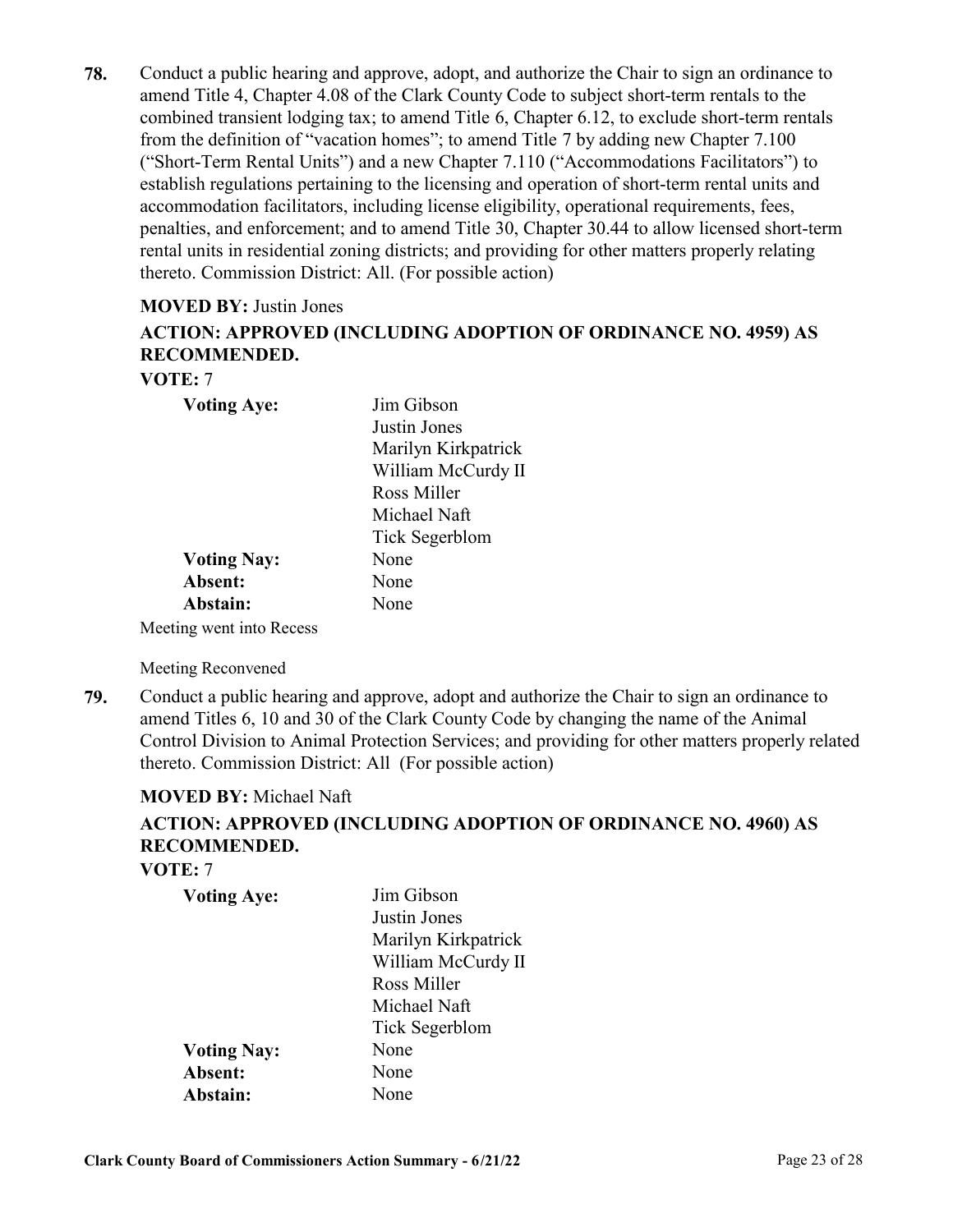### **END PUBLIC HEARINGS**

## **SEC. 8. INTRODUCTION OF ORDINANCES**

## **This item is for introduction only. A date and time will be set for a public hearing. No public comments will be heard at this time.**

[Introduce an ordinance to amend Title 2, Chapter 2.15 of the Clark County Code to abolish the](http://clark.legistar.com/gateway.aspx?m=l&id=/matter.aspx?key=9103)  Office of Constable for the Boulder City Township; provide for other matters properly related thereto; and set a public hearing date. (For possible action) **80.**

## **ACTION: BILL NO. 6-21-22-1 INTRODUCED BY COMMISSIONER GIBSON; PUBLIC HEARING SET FOR TUESDAY, JULY 19, 2022 AT 10:00 A.M.**

#### ATTACHMENT: Staff Report

ATTACHMENT: Ord. Title 2, Chapter 2.15 Abolish Boulder City Constable.docx

Introduce an ordinance to amend Title 2, Chapter 2.90, Section 2.90.040 of the Clark County [Code by removing the requirement for an annual audit of the funds allocated; and providing for](http://clark.legistar.com/gateway.aspx?m=l&id=/matter.aspx?key=9066)  other matters properly related thereto; and set a public hearing. (For possible action) **81.**

## **ACTION: BILL NO. 6-21-22-2 INTRODUCED BY COMMISSIONER GIBSON; PUBLIC HEARING SET FOR TUESDAY, JULY 19, 2022 AT 10:00 A.M.**

#### ATTACHMENT: Staff Report

#### ATTACHMENT: Ord - Title 2, Chapter 2.90 Art Plan Audit

#### **SEC. 9. BUSINESS ITEMS**

[Identify emerging issues to be addressed by staff or by the Board at future meetings; receive](http://clark.legistar.com/gateway.aspx?m=l&id=/matter.aspx?key=8821)  updates on the activities of the various regional boards and commissions; and direct staff accordingly. **82.**

#### **ACTION: IDENTIFIED/RECEIVED AS RECOMMENDED.**

#### ATTACHMENT: Staff Report.pdf

[Appoint 1 qualified individual to serve on the Lone Mountain Citizens Advisory Council for the](http://clark.legistar.com/gateway.aspx?m=l&id=/matter.aspx?key=9065)  remainder of a two-year term ending January 2, 2023, from the list of following applicants: Allison Bonanno and Richard Menge. (For possible action) **83.**

#### **MOVED BY:** Ross Miller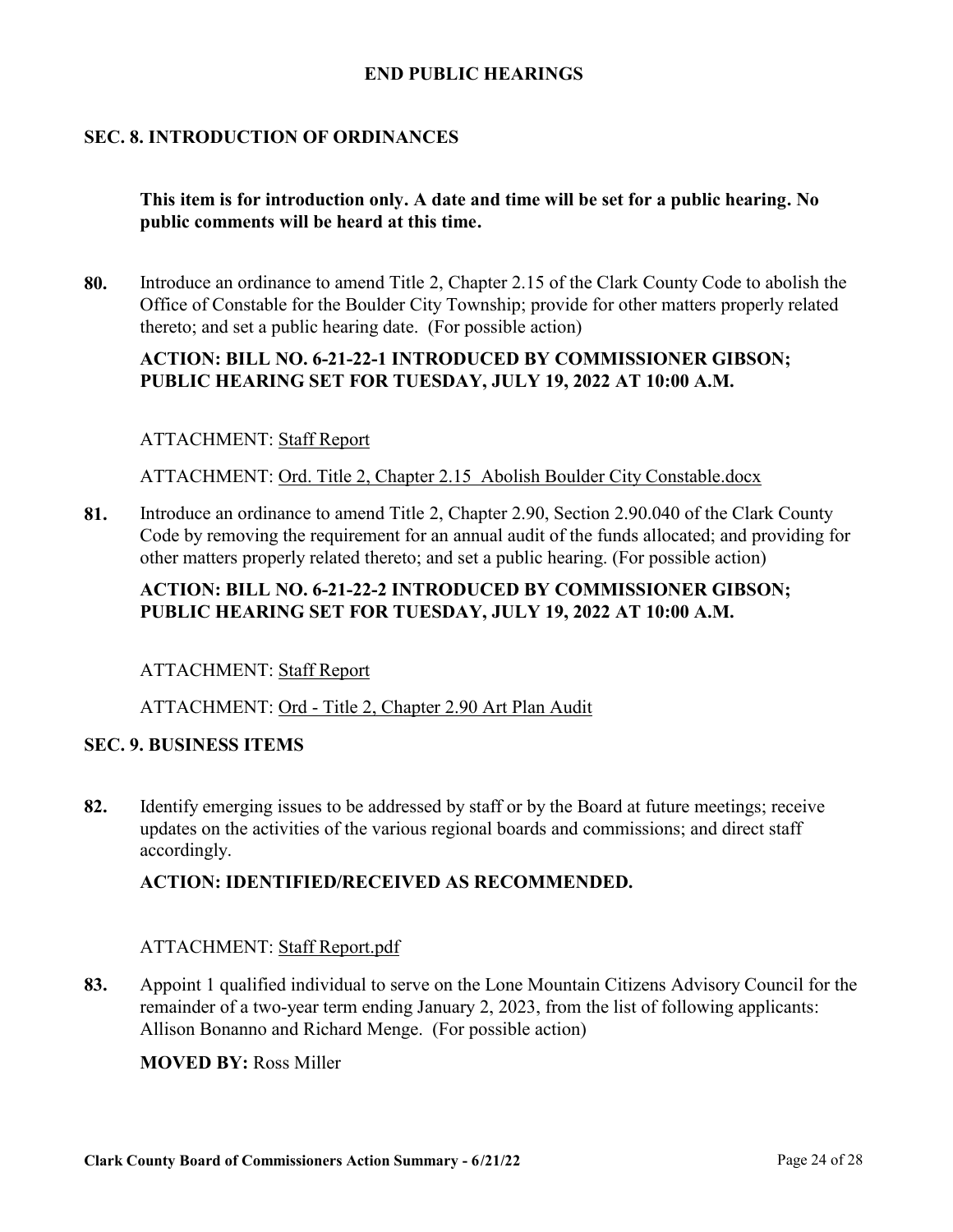## **ACTION: APPROVED (INCLUDING APPOINTMENT OF ALLISON BONANNO FOR THE REMAINDER OF A TWO-YEAR TERM ENDING JANUARY 2, 2023) AS RECOMMENDED.**

#### **VOTE:** 7

| <b>Voting Aye:</b> | Jim Gibson          |
|--------------------|---------------------|
|                    | Justin Jones        |
|                    | Marilyn Kirkpatrick |
|                    | William McCurdy II  |
|                    | Ross Miller         |
|                    | Michael Naft        |
|                    | Tick Segerblom      |
| <b>Voting Nay:</b> | None                |
| Absent:            | None                |
| Abstain:           | None                |

[Appoint four qualified individuals to serve on the Clark County Department of Juvenile Justice](http://clark.legistar.com/gateway.aspx?m=l&id=/matter.aspx?key=9091)  Services Citizen's Advisory Committee for a three-year term commencing on July 1, 2022, through June 30, 2025, from the following list of applicants: Amet Landry, Patrick Schreiber, Ricardo Villalobos, Dominika Washington, and Leroy Wordlaw. (For possible action) **84.**

## **ACTION: DELETED FROM AGENDA.**

## ATTACHMENT: Staff Report

#### ATTACHMENT: JJS CAC Members and Terms.pdf

[In accordance with NRS 4.032, appoint additional person\(s\) to the panel of Justices of the Peace](http://clark.legistar.com/gateway.aspx?m=l&id=/matter.aspx?key=9039)  pro tempore, as substitutes for Justice of the Peace, effective through December 31, 2022, from the following nominees: Lisa Chamblee, Jessica Green and Bruce Nelson; or take other action as appropriate. (For possible action) **85.**

#### **MOVED BY:** Justin Jones

## **ACTION: APPROVED (INCLUDING APPOINTMENT OF LISA CHAMBLEE, JESSICA GREEN, AND BRUCE NELSON TO THE PANEL OF JUSTICES OF THE PEACE PRO TEMPORE, AS SUBSTITUTES FOR JUSTICE OF THE PEACE, EFFECTIVE THROUGH DECEMBER 31, 2022) AS RECOMMENDED. VOTE:** 7

| <b>Voting Aye:</b> | Jim Gibson          |
|--------------------|---------------------|
|                    | Justin Jones        |
|                    | Marilyn Kirkpatrick |
|                    | William McCurdy II  |
|                    | Ross Miller         |
|                    | Michael Naft        |
|                    | Tick Segerblom      |
| <b>Voting Nay:</b> | None                |
| Absent:            | None                |
| Abstain:           | None                |
|                    |                     |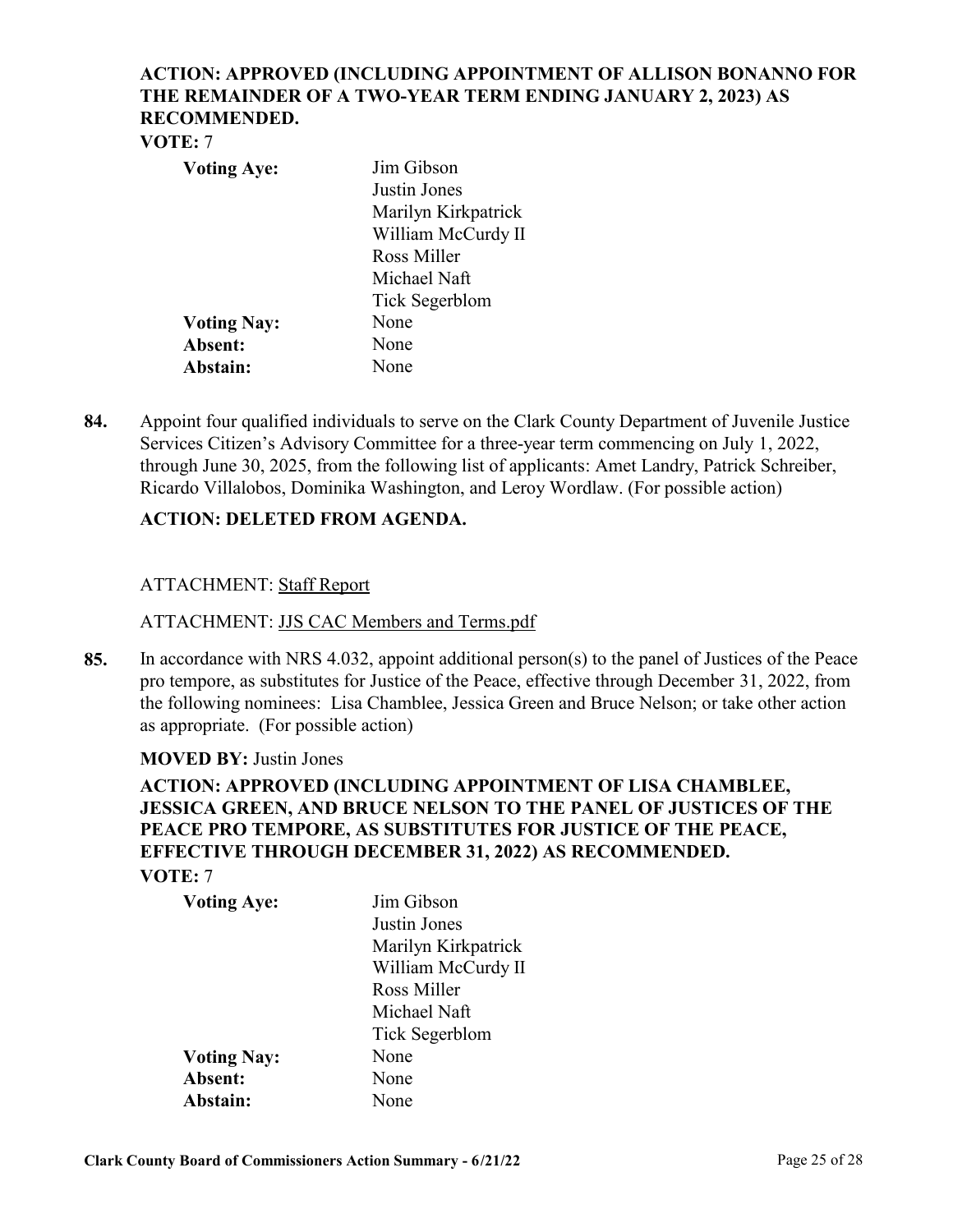[Authorize the creation of 258 General Fund positions and 123 Non-General funded positions for](http://clark.legistar.com/gateway.aspx?m=l&id=/matter.aspx?key=9102)  the Fiscal Year 2023. (For possible action) **86.**

## **MOVED BY:** Justin Jones **ACTION: APPROVED AS RECOMMENDED. VOTE:** 7

| <b>Voting Aye:</b> | Jim Gibson          |
|--------------------|---------------------|
|                    | Justin Jones        |
|                    | Marilyn Kirkpatrick |
|                    | William McCurdy II  |
|                    | Ross Miller         |
|                    | Michael Naft        |
|                    | Tick Segerblom      |
| <b>Voting Nay:</b> | None                |
| Absent:            | None                |
| Abstain:           | None                |

[Approve the allocation of \\$104,723,250 from the County Capital Projects Fund \(4370\) to fund](http://clark.legistar.com/gateway.aspx?m=l&id=/matter.aspx?key=9230)  countywide capital projects, and \$66,000,000 from the Special Ad Valorem Capital Projects Fund (4160) to fund the Regional Justice Center Renovation. (For possible action) **87.**

## **MOVED BY:** Justin Jones

## **ACTION: APPROVED AS RECOMMENDED.**

#### **VOTE:** 7

| <b>Voting Aye:</b> | Jim Gibson          |
|--------------------|---------------------|
|                    | Justin Jones        |
|                    | Marilyn Kirkpatrick |
|                    | William McCurdy II  |
|                    | Ross Miller         |
|                    | Michael Naft        |
|                    | Tick Segerblom      |
| <b>Voting Nay:</b> | None                |
| Absent:            | None                |
| Abstain:           | None                |

[Receive a report from the Clark County School District regarding their reorganization. \(For](http://clark.legistar.com/gateway.aspx?m=l&id=/matter.aspx?key=9076)  possible action) **88.**

## **ACTION: RECEIVED AS RECOMMENDED.**

#### ATTACHMENT: Staff Report

[Review and approve new small business support and entrepreneur development programs using](http://clark.legistar.com/gateway.aspx?m=l&id=/matter.aspx?key=9229)  American Rescue Plan Act (ARPA) allocation. (For possible action) **89.**

#### **MOVED BY:** Justin Jones

#### **ACTION: APPROVED AS RECOMMENDED.**

**Clark County Board of Commissioners Action Summary - 6/21/22** Page 26 of 28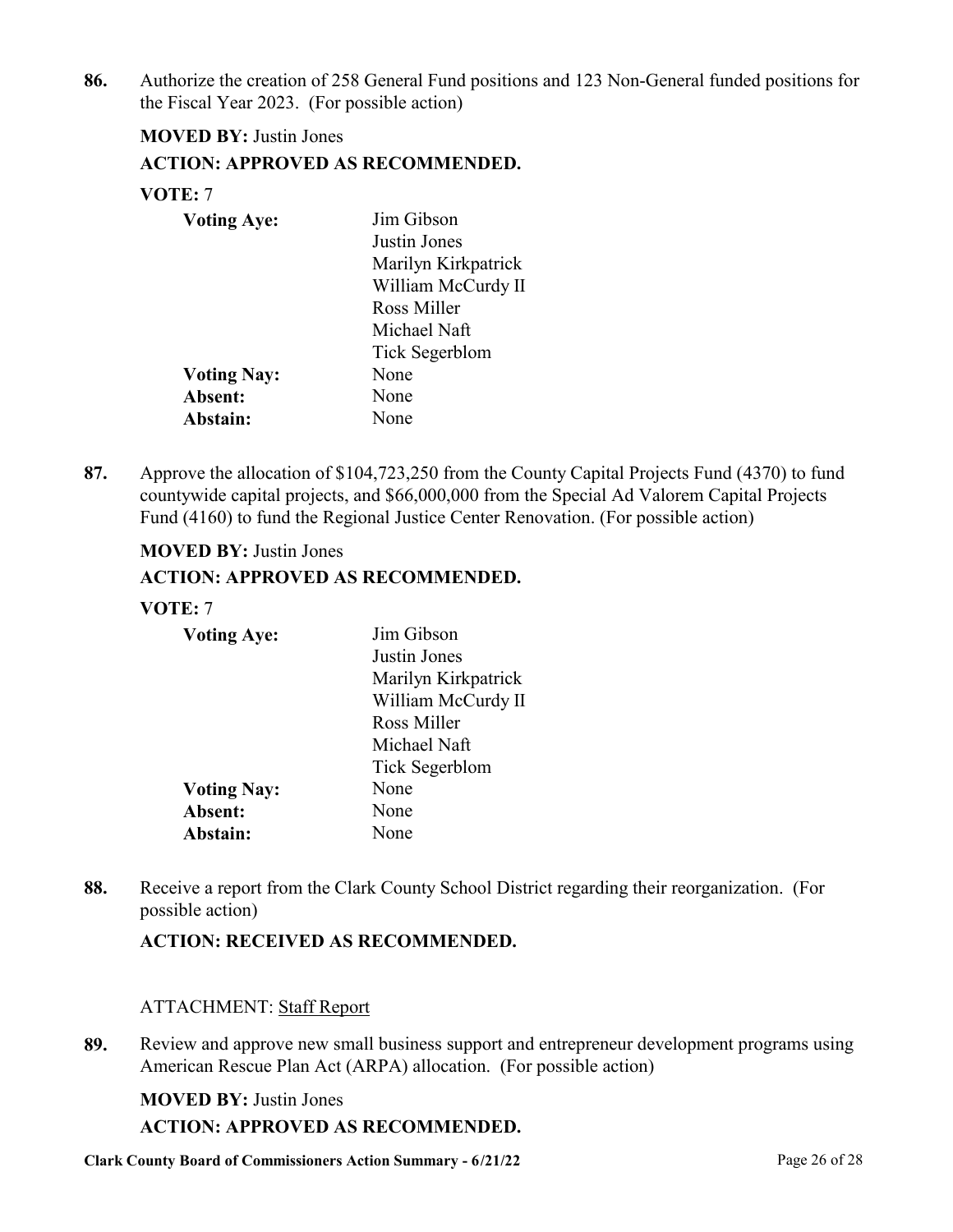| VOTE: 7            |                     |
|--------------------|---------------------|
| <b>Voting Aye:</b> | Jim Gibson          |
|                    | Justin Jones        |
|                    | Marilyn Kirkpatrick |
|                    | William McCurdy II  |
|                    | Ross Miller         |
|                    | Michael Naft        |
|                    | Tick Segerblom      |
| <b>Voting Nay:</b> | None                |
| Absent:            | None                |
| Abstain:           | None                |

**90.** [Discuss revising the fire code fee structure for special events. \(For possible action\)](http://clark.legistar.com/gateway.aspx?m=l&id=/matter.aspx?key=9063)

## **ACTION: STAFF DIRECTED TO REVIEW THE CURRENT ORDINANCE AND CONSIDER INTERAGENCY COLLABORATION IN THE REVISION.**

## ATTACHMENT: Staff Report

**91.** [Discuss increasing the Clark County arts fund for the arts program. \(For possible action\)](http://clark.legistar.com/gateway.aspx?m=l&id=/matter.aspx?key=9068) **ACTION: HELD UNTIL THE AUGUST 16, 2022 BOARD MEETING.**

## ATTACHMENT: Staff Report

Discuss utilizing American Rescue Plan Act (ARPA) Funds for implementing a dedicated [broadband connection for the University of Nevada, Las Vegas \(UNLV\) and Clark County to](http://clark.legistar.com/gateway.aspx?m=l&id=/matter.aspx?key=9241)  connect to the supercomputer located at Switch. (For possible action) **92.**

## **ACTION: STAFF DIRECTED TO BRING BACK A FINANCE ITEM FOR REVIEW.**

## ATTACHMENT: Staff Report

[Discuss amending the Clark County Code to prohibit the sale of dogs, cats, rabbits, and](http://clark.legistar.com/gateway.aspx?m=l&id=/matter.aspx?key=9244)  potbellied pigs at pet stores. (For possible action) **93.**

## **ACTION: STAFF DIRECTED TO DRAFT AN ORDINANCE FOR INTRODUCTION AND A BUSINESS IMPACT STATEMENT.**

## ATTACHMENT: Staff Report

Go into closed session, pursuant to NRS 241.015(3)(b)(2), to receive information from the District Attorney regarding potential or existing litigation involving a matter over which the Board has supervision, control, jurisdiction or advisory power, and to deliberate toward a [decision on the matter, and pursuant to NRS Chapter 288.220, to receive a report on the status of](http://clark.legistar.com/gateway.aspx?m=l&id=/matter.aspx?key=8822)  ongoing labor negotiations; and direct staff accordingly. (For possible action) **94.**